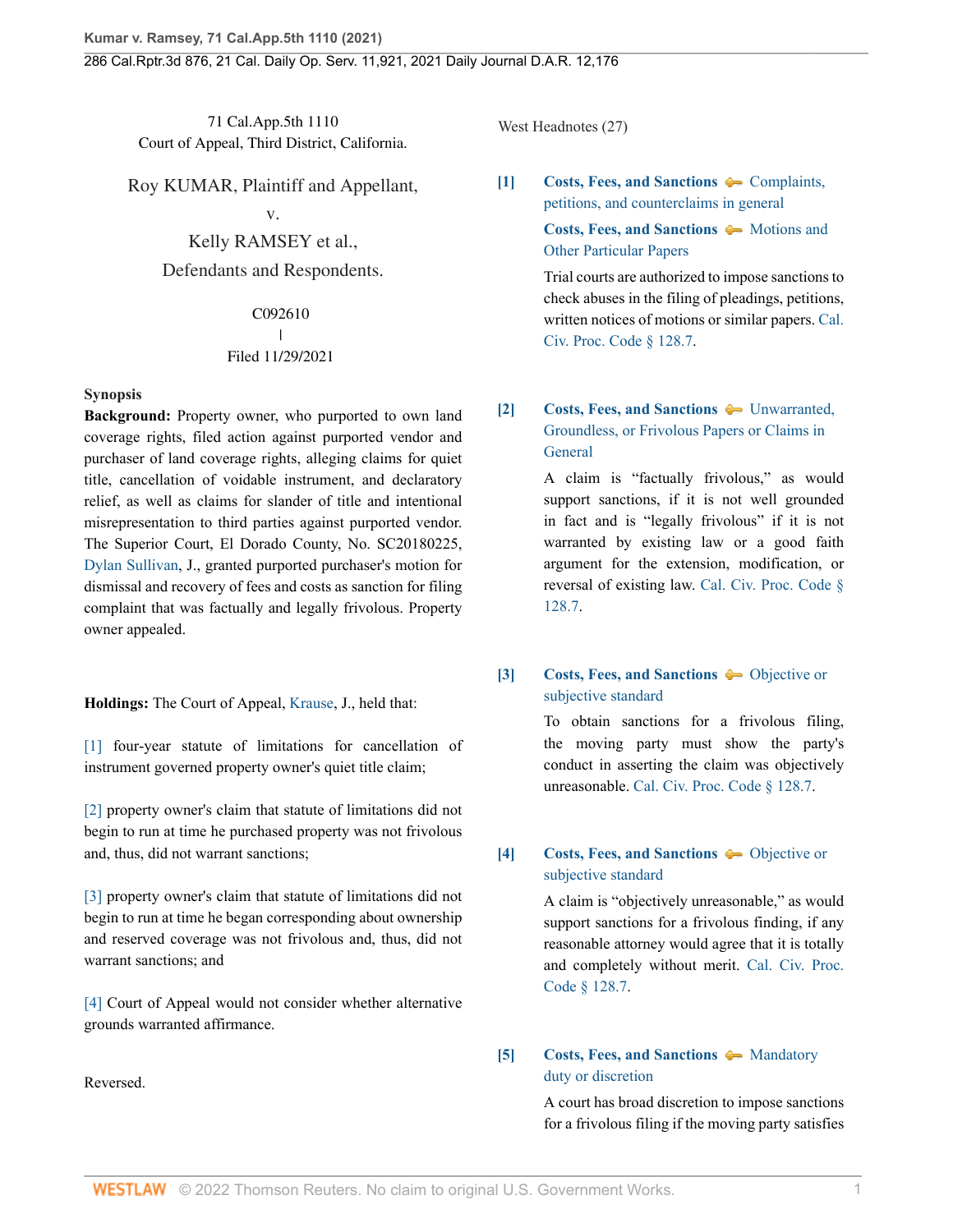the elements of the sanctions statute. [Cal. Civ.](http://www.westlaw.com/Link/Document/FullText?findType=L&pubNum=1000201&cite=CACPS128.7&originatingDoc=I0bc138e0516211ec9a6bc126e12e934d&refType=LQ&originationContext=document&vr=3.0&rs=cblt1.0&transitionType=DocumentItem&contextData=(sc.History*oc.CustomDigest)) [Proc. Code § 128.7](http://www.westlaw.com/Link/Document/FullText?findType=L&pubNum=1000201&cite=CACPS128.7&originatingDoc=I0bc138e0516211ec9a6bc126e12e934d&refType=LQ&originationContext=document&vr=3.0&rs=cblt1.0&transitionType=DocumentItem&contextData=(sc.History*oc.CustomDigest)).

# <span id="page-1-1"></span>**[\[6\]](#page-7-5) [Costs, Fees, and Sanctions](http://www.westlaw.com/Browse/Home/KeyNumber/102/View.html?docGuid=I0bc138e0516211ec9a6bc126e12e934d&originationContext=document&vr=3.0&rs=cblt1.0&transitionType=DocumentItem&contextData=(sc.History*oc.CustomDigest))**  $\blacktriangleright$  [Unwarranted,](http://www.westlaw.com/Browse/Home/KeyNumber/102k1203/View.html?docGuid=I0bc138e0516211ec9a6bc126e12e934d&originationContext=document&vr=3.0&rs=cblt1.0&transitionType=DocumentItem&contextData=(sc.History*oc.CustomDigest)) [Groundless, or Frivolous Papers or Claims in](http://www.westlaw.com/Browse/Home/KeyNumber/102k1203/View.html?docGuid=I0bc138e0516211ec9a6bc126e12e934d&originationContext=document&vr=3.0&rs=cblt1.0&transitionType=DocumentItem&contextData=(sc.History*oc.CustomDigest)) [General](http://www.westlaw.com/Browse/Home/KeyNumber/102k1203/View.html?docGuid=I0bc138e0516211ec9a6bc126e12e934d&originationContext=document&vr=3.0&rs=cblt1.0&transitionType=DocumentItem&contextData=(sc.History*oc.CustomDigest))

Like its federal counterpart, Rule 11, the state statute governing sanctions for frivolous filings should be utilized only in the rare and exceptional case where the action is clearly frivolous, legally unreasonable or without legal foundation, or brought for an improper purpose. [Cal. Civ. Proc. Code § 128.7](http://www.westlaw.com/Link/Document/FullText?findType=L&pubNum=1000201&cite=CACPS128.7&originatingDoc=I0bc138e0516211ec9a6bc126e12e934d&refType=LQ&originationContext=document&vr=3.0&rs=cblt1.0&transitionType=DocumentItem&contextData=(sc.History*oc.CustomDigest)); [Fed. R. Civ. P. 11.](http://www.westlaw.com/Link/Document/FullText?findType=L&pubNum=1000600&cite=USFRCPR11&originatingDoc=I0bc138e0516211ec9a6bc126e12e934d&refType=LQ&originationContext=document&vr=3.0&rs=cblt1.0&transitionType=DocumentItem&contextData=(sc.History*oc.CustomDigest))

## <span id="page-1-2"></span>**[\[7\]](#page-7-6) [Courts](http://www.westlaw.com/Browse/Home/KeyNumber/106/View.html?docGuid=I0bc138e0516211ec9a6bc126e12e934d&originationContext=document&vr=3.0&rs=cblt1.0&transitionType=DocumentItem&contextData=(sc.History*oc.CustomDigest))**  $\bullet$  **[Decisions of United States Courts](http://www.westlaw.com/Browse/Home/KeyNumber/106k97/View.html?docGuid=I0bc138e0516211ec9a6bc126e12e934d&originationContext=document&vr=3.0&rs=cblt1.0&transitionType=DocumentItem&contextData=(sc.History*oc.CustomDigest))** [as Authority in State Courts](http://www.westlaw.com/Browse/Home/KeyNumber/106k97/View.html?docGuid=I0bc138e0516211ec9a6bc126e12e934d&originationContext=document&vr=3.0&rs=cblt1.0&transitionType=DocumentItem&contextData=(sc.History*oc.CustomDigest))

In examining provisions of statute governing sanctions for frivolous filings, state courts may look to federal decisions interpreting Rule 11. [Cal. Civ. Proc. Code § 128.7](http://www.westlaw.com/Link/Document/FullText?findType=L&pubNum=1000201&cite=CACPS128.7&originatingDoc=I0bc138e0516211ec9a6bc126e12e934d&refType=LQ&originationContext=document&vr=3.0&rs=cblt1.0&transitionType=DocumentItem&contextData=(sc.History*oc.CustomDigest)); [Fed. R. Civ. P. 11.](http://www.westlaw.com/Link/Document/FullText?findType=L&pubNum=1000600&cite=USFRCPR11&originatingDoc=I0bc138e0516211ec9a6bc126e12e934d&refType=LQ&originationContext=document&vr=3.0&rs=cblt1.0&transitionType=DocumentItem&contextData=(sc.History*oc.CustomDigest))

# <span id="page-1-3"></span>**[\[8\]](#page-7-7) [Costs, Fees, and Sanctions](http://www.westlaw.com/Browse/Home/KeyNumber/102/View.html?docGuid=I0bc138e0516211ec9a6bc126e12e934d&originationContext=document&vr=3.0&rs=cblt1.0&transitionType=DocumentItem&contextData=(sc.History*oc.CustomDigest))**  $\bullet$  [Unwarranted,](http://www.westlaw.com/Browse/Home/KeyNumber/102k1203/View.html?docGuid=I0bc138e0516211ec9a6bc126e12e934d&originationContext=document&vr=3.0&rs=cblt1.0&transitionType=DocumentItem&contextData=(sc.History*oc.CustomDigest)) [Groundless, or Frivolous Papers or Claims in](http://www.westlaw.com/Browse/Home/KeyNumber/102k1203/View.html?docGuid=I0bc138e0516211ec9a6bc126e12e934d&originationContext=document&vr=3.0&rs=cblt1.0&transitionType=DocumentItem&contextData=(sc.History*oc.CustomDigest)) **[General](http://www.westlaw.com/Browse/Home/KeyNumber/102k1203/View.html?docGuid=I0bc138e0516211ec9a6bc126e12e934d&originationContext=document&vr=3.0&rs=cblt1.0&transitionType=DocumentItem&contextData=(sc.History*oc.CustomDigest))**

Because the adversary system requires that attorneys and litigants be provided substantial breathing room to develop and assert factual and legal arguments, sanctions should not be routinely or easily awarded even for a claim that is arguably frivolous, and instead should be made with restraint. [Cal. Civ. Proc. Code § 128.7](http://www.westlaw.com/Link/Document/FullText?findType=L&pubNum=1000201&cite=CACPS128.7&originatingDoc=I0bc138e0516211ec9a6bc126e12e934d&refType=LQ&originationContext=document&vr=3.0&rs=cblt1.0&transitionType=DocumentItem&contextData=(sc.History*oc.CustomDigest)).

## <span id="page-1-4"></span>**[\[9\]](#page-7-8) [Costs, Fees, and Sanctions](http://www.westlaw.com/Browse/Home/KeyNumber/102/View.html?docGuid=I0bc138e0516211ec9a6bc126e12e934d&originationContext=document&vr=3.0&rs=cblt1.0&transitionType=DocumentItem&contextData=(sc.History*oc.CustomDigest))**  $\blacklozenge$  [Unwarranted,](http://www.westlaw.com/Browse/Home/KeyNumber/102k1203/View.html?docGuid=I0bc138e0516211ec9a6bc126e12e934d&originationContext=document&vr=3.0&rs=cblt1.0&transitionType=DocumentItem&contextData=(sc.History*oc.CustomDigest)) [Groundless, or Frivolous Papers or Claims in](http://www.westlaw.com/Browse/Home/KeyNumber/102k1203/View.html?docGuid=I0bc138e0516211ec9a6bc126e12e934d&originationContext=document&vr=3.0&rs=cblt1.0&transitionType=DocumentItem&contextData=(sc.History*oc.CustomDigest)) **[General](http://www.westlaw.com/Browse/Home/KeyNumber/102k1203/View.html?docGuid=I0bc138e0516211ec9a6bc126e12e934d&originationContext=document&vr=3.0&rs=cblt1.0&transitionType=DocumentItem&contextData=(sc.History*oc.CustomDigest))**

Statute governing sanctions for frivolous filings must not be construed so as to conflict with the primary duty of an attorney to represent his or her client zealously; forceful representation often requires that an attorney attempt to read a case or an agreement in an innovative though sensible way. [Cal. Civ. Proc. Code § 128.7](http://www.westlaw.com/Link/Document/FullText?findType=L&pubNum=1000201&cite=CACPS128.7&originatingDoc=I0bc138e0516211ec9a6bc126e12e934d&refType=LQ&originationContext=document&vr=3.0&rs=cblt1.0&transitionType=DocumentItem&contextData=(sc.History*oc.CustomDigest)).

# <span id="page-1-5"></span>**[\[10\]](#page-7-9) [Costs, Fees, and Sanctions](http://www.westlaw.com/Browse/Home/KeyNumber/102/View.html?docGuid=I0bc138e0516211ec9a6bc126e12e934d&originationContext=document&vr=3.0&rs=cblt1.0&transitionType=DocumentItem&contextData=(sc.History*oc.CustomDigest))**  $\blacklozenge$  **[Dismissal](http://www.westlaw.com/Browse/Home/KeyNumber/102k1323/View.html?docGuid=I0bc138e0516211ec9a6bc126e12e934d&originationContext=document&vr=3.0&rs=cblt1.0&transitionType=DocumentItem&contextData=(sc.History*oc.CustomDigest))** Even if a plaintiff could not successfully defend against either demurrer or summary judgment, that alone is insufficient to support the sanction of dismissal for a frivolous filing. [Cal. Civ. Proc.](http://www.westlaw.com/Link/Document/FullText?findType=L&pubNum=1000201&cite=CACPS128.7&originatingDoc=I0bc138e0516211ec9a6bc126e12e934d&refType=LQ&originationContext=document&vr=3.0&rs=cblt1.0&transitionType=DocumentItem&contextData=(sc.History*oc.CustomDigest)) [Code § 128.7](http://www.westlaw.com/Link/Document/FullText?findType=L&pubNum=1000201&cite=CACPS128.7&originatingDoc=I0bc138e0516211ec9a6bc126e12e934d&refType=LQ&originationContext=document&vr=3.0&rs=cblt1.0&transitionType=DocumentItem&contextData=(sc.History*oc.CustomDigest)).

## <span id="page-1-6"></span>**[\[11\]](#page-7-10) [Appeal and Error](http://www.westlaw.com/Browse/Home/KeyNumber/30/View.html?docGuid=I0bc138e0516211ec9a6bc126e12e934d&originationContext=document&vr=3.0&rs=cblt1.0&transitionType=DocumentItem&contextData=(sc.History*oc.CustomDigest))**  $\rightarrow$  [Abusive, vexatious, or](http://www.westlaw.com/Browse/Home/KeyNumber/30k3260/View.html?docGuid=I0bc138e0516211ec9a6bc126e12e934d&originationContext=document&vr=3.0&rs=cblt1.0&transitionType=DocumentItem&contextData=(sc.History*oc.CustomDigest)) [harassing litigation](http://www.westlaw.com/Browse/Home/KeyNumber/30k3260/View.html?docGuid=I0bc138e0516211ec9a6bc126e12e934d&originationContext=document&vr=3.0&rs=cblt1.0&transitionType=DocumentItem&contextData=(sc.History*oc.CustomDigest))

Court of Appeal reviews award of sanctions for frivolous filings under abuse of discretion standard. [Cal. Civ. Proc. Code § 128.7.](http://www.westlaw.com/Link/Document/FullText?findType=L&pubNum=1000201&cite=CACPS128.7&originatingDoc=I0bc138e0516211ec9a6bc126e12e934d&refType=LQ&originationContext=document&vr=3.0&rs=cblt1.0&transitionType=DocumentItem&contextData=(sc.History*oc.CustomDigest))

# <span id="page-1-7"></span>**[\[12\]](#page-7-11) [Appeal and Error](http://www.westlaw.com/Browse/Home/KeyNumber/30/View.html?docGuid=I0bc138e0516211ec9a6bc126e12e934d&originationContext=document&vr=3.0&rs=cblt1.0&transitionType=DocumentItem&contextData=(sc.History*oc.CustomDigest))**  $\blacktriangleright$  **Abusive**, vexatious, or [harassing litigation](http://www.westlaw.com/Browse/Home/KeyNumber/30k3985/View.html?docGuid=I0bc138e0516211ec9a6bc126e12e934d&originationContext=document&vr=3.0&rs=cblt1.0&transitionType=DocumentItem&contextData=(sc.History*oc.CustomDigest))

Court of Appeal presumes trial court's order imposing sanctions for a frivolous filing is correct and does not substitute its judgment for that of trial court. [Cal. Civ. Proc. Code § 128.7](http://www.westlaw.com/Link/Document/FullText?findType=L&pubNum=1000201&cite=CACPS128.7&originatingDoc=I0bc138e0516211ec9a6bc126e12e934d&refType=LQ&originationContext=document&vr=3.0&rs=cblt1.0&transitionType=DocumentItem&contextData=(sc.History*oc.CustomDigest)).

# <span id="page-1-8"></span>**[\[13\]](#page-7-12) [Appeal and Error](http://www.westlaw.com/Browse/Home/KeyNumber/30/View.html?docGuid=I0bc138e0516211ec9a6bc126e12e934d&originationContext=document&vr=3.0&rs=cblt1.0&transitionType=DocumentItem&contextData=(sc.History*oc.CustomDigest))**  $\blacklozenge$  **[Construction,](http://www.westlaw.com/Browse/Home/KeyNumber/30k3169/View.html?docGuid=I0bc138e0516211ec9a6bc126e12e934d&originationContext=document&vr=3.0&rs=cblt1.0&transitionType=DocumentItem&contextData=(sc.History*oc.CustomDigest))** [Interpretation, or Application of Law](http://www.westlaw.com/Browse/Home/KeyNumber/30k3169/View.html?docGuid=I0bc138e0516211ec9a6bc126e12e934d&originationContext=document&vr=3.0&rs=cblt1.0&transitionType=DocumentItem&contextData=(sc.History*oc.CustomDigest))

Scope of a trial court's discretion always resides in the particular law being applied, i.e., in the legal principles governing the subject of the action, and action that transgresses the confines of the applicable principles of law is outside the scope of discretion and the Court of Appeal calls such action an abuse of discretion.

### <span id="page-1-0"></span>**[\[14\]](#page-8-0) [Quieting Title](http://www.westlaw.com/Browse/Home/KeyNumber/318/View.html?docGuid=I0bc138e0516211ec9a6bc126e12e934d&originationContext=document&vr=3.0&rs=cblt1.0&transitionType=DocumentItem&contextData=(sc.History*oc.CustomDigest))**  $\blacklozenge$  [Limitations and laches](http://www.westlaw.com/Browse/Home/KeyNumber/318k29/View.html?docGuid=I0bc138e0516211ec9a6bc126e12e934d&originationContext=document&vr=3.0&rs=cblt1.0&transitionType=DocumentItem&contextData=(sc.History*oc.CustomDigest))

Four-year statute of limitations for cancellation of an instrument governed quiet title claim by property owner, who purported to own land coverage rights, in action against purported vendor and purchaser of rights, where gravamen of property owner's complaint sought to set aside and cancel agreements in which purported vendor exercised option to purchase portion of reserved coverage and received power of attorney to sell or transfer land coverage to third parties, and in which purported vendor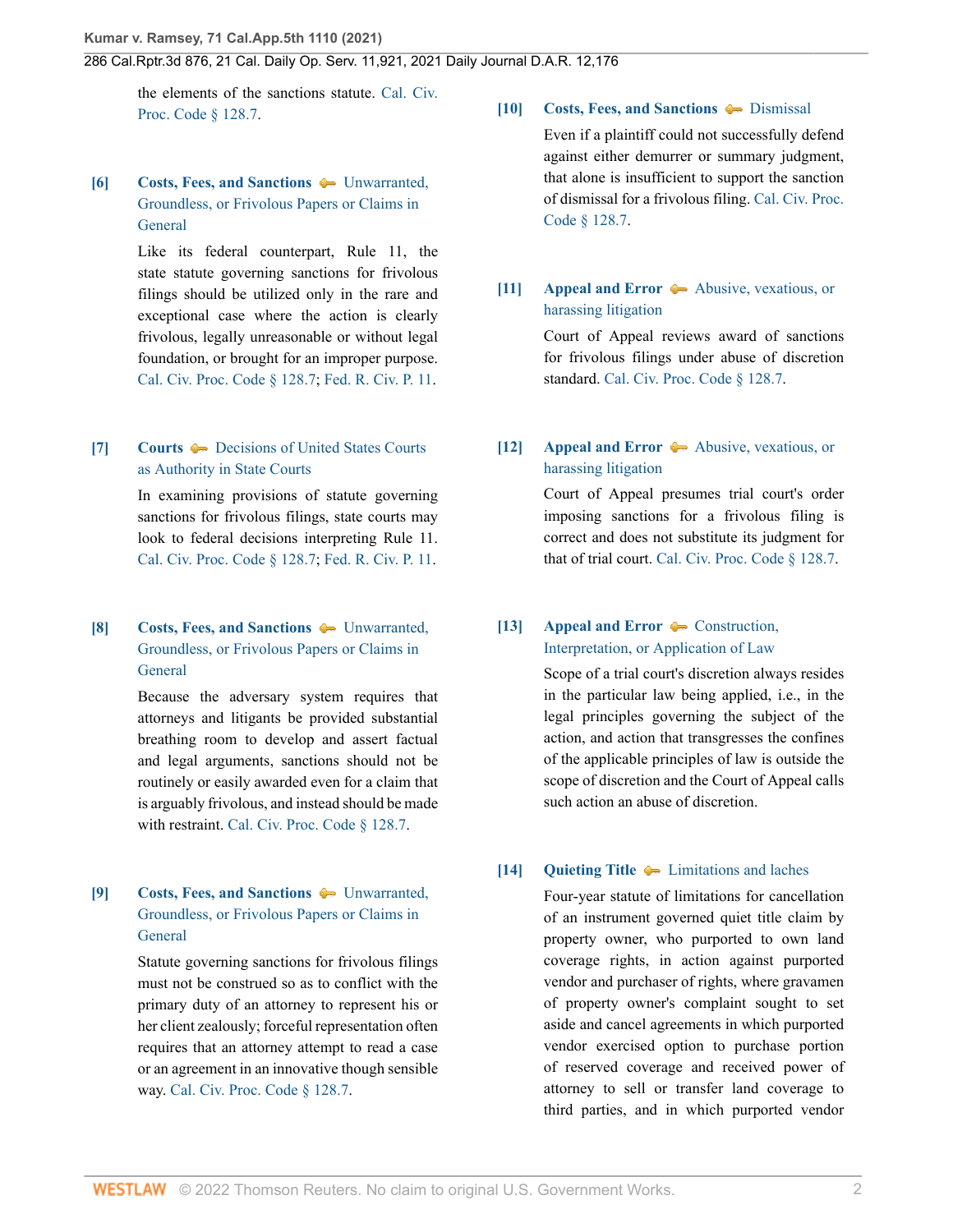transferred land coverage rights to purported purchaser. [Cal. Civ. Proc. Code § 343.](http://www.westlaw.com/Link/Document/FullText?findType=L&pubNum=1000201&cite=CACPS343&originatingDoc=I0bc138e0516211ec9a6bc126e12e934d&refType=LQ&originationContext=document&vr=3.0&rs=cblt1.0&transitionType=DocumentItem&contextData=(sc.History*oc.CustomDigest))

#### <span id="page-2-2"></span>**[\[15\]](#page-8-1) [Quieting Title](http://www.westlaw.com/Browse/Home/KeyNumber/318/View.html?docGuid=I0bc138e0516211ec9a6bc126e12e934d&originationContext=document&vr=3.0&rs=cblt1.0&transitionType=DocumentItem&contextData=(sc.History*oc.CustomDigest))** [Limitations and laches](http://www.westlaw.com/Browse/Home/KeyNumber/318k29/View.html?docGuid=I0bc138e0516211ec9a6bc126e12e934d&originationContext=document&vr=3.0&rs=cblt1.0&transitionType=DocumentItem&contextData=(sc.History*oc.CustomDigest))

The limitations period for a quiet title cause of action depends on the underlying theory of relief.

### <span id="page-2-3"></span>**[\[16\]](#page-8-2) [Limitation of Actions](http://www.westlaw.com/Browse/Home/KeyNumber/241/View.html?docGuid=I0bc138e0516211ec9a6bc126e12e934d&originationContext=document&vr=3.0&rs=cblt1.0&transitionType=DocumentItem&contextData=(sc.History*oc.CustomDigest))**  $\rightarrow$  [Quieting title](http://www.westlaw.com/Browse/Home/KeyNumber/241k60(10)/View.html?docGuid=I0bc138e0516211ec9a6bc126e12e934d&originationContext=document&vr=3.0&rs=cblt1.0&transitionType=DocumentItem&contextData=(sc.History*oc.CustomDigest))

No statute of limitations runs against a plaintiff seeking to quiet title while he is in possession of the property.

#### <span id="page-2-4"></span>**[\[17\]](#page-8-3) [Limitation of Actions](http://www.westlaw.com/Browse/Home/KeyNumber/241/View.html?docGuid=I0bc138e0516211ec9a6bc126e12e934d&originationContext=document&vr=3.0&rs=cblt1.0&transitionType=DocumentItem&contextData=(sc.History*oc.CustomDigest))**  $\rightarrow$  [Quieting title](http://www.westlaw.com/Browse/Home/KeyNumber/241k60(10)/View.html?docGuid=I0bc138e0516211ec9a6bc126e12e934d&originationContext=document&vr=3.0&rs=cblt1.0&transitionType=DocumentItem&contextData=(sc.History*oc.CustomDigest))

An outstanding adverse claim, which amounts only to a cloud upon the title, is a continuing cause of action, and is not barred by lapse of time, until the hostile claim is asserted in some manner to jeopardize the superior title; so long as the adverse claim lies dormant and inactive the owner of the superior title may not be incommoded by it and has the privilege of allowing it to stand indefinitely, as each day's assertion of such adverse claim gives a renewed cause of action to quiet title until such action is brought.

### <span id="page-2-5"></span>**[\[18\]](#page-8-4) [Limitation of Actions](http://www.westlaw.com/Browse/Home/KeyNumber/241/View.html?docGuid=I0bc138e0516211ec9a6bc126e12e934d&originationContext=document&vr=3.0&rs=cblt1.0&transitionType=DocumentItem&contextData=(sc.History*oc.CustomDigest))**  $\rightarrow$  [Quieting title](http://www.westlaw.com/Browse/Home/KeyNumber/241k60(10)/View.html?docGuid=I0bc138e0516211ec9a6bc126e12e934d&originationContext=document&vr=3.0&rs=cblt1.0&transitionType=DocumentItem&contextData=(sc.History*oc.CustomDigest))

Possession does not provide a plaintiff with an unlimited tolling period without qualification for bringing a quiet title action, but rather the statute of limitations commences on a quiet title claim when the plaintiff is no longer in undisturbed possession of the land.

## <span id="page-2-6"></span>**[\[19\]](#page-8-5) [Limitation of Actions](http://www.westlaw.com/Browse/Home/KeyNumber/241/View.html?docGuid=I0bc138e0516211ec9a6bc126e12e934d&originationContext=document&vr=3.0&rs=cblt1.0&transitionType=DocumentItem&contextData=(sc.History*oc.CustomDigest))**  $\rightarrow$  [Quieting title](http://www.westlaw.com/Browse/Home/KeyNumber/241k60(10)/View.html?docGuid=I0bc138e0516211ec9a6bc126e12e934d&originationContext=document&vr=3.0&rs=cblt1.0&transitionType=DocumentItem&contextData=(sc.History*oc.CustomDigest))

To determine whether a disturbance to possession of land has arisen, as would commence the statute of limitations on a quiet title claim, courts consider the following questions: (1) when were plaintiffs no longer owners in exclusive and undisputed possession of the land; (2) when was defendants' adverse claim pressed against plaintiffs; or (3) when was defendants' hostile claim asserted in some manner to jeopardize the superior title held by plaintiffs.

## <span id="page-2-0"></span>**[\[20\]](#page-8-6) [Costs, Fees, and Sanctions](http://www.westlaw.com/Browse/Home/KeyNumber/102/View.html?docGuid=I0bc138e0516211ec9a6bc126e12e934d&originationContext=document&vr=3.0&rs=cblt1.0&transitionType=DocumentItem&contextData=(sc.History*oc.CustomDigest))**  $\rightarrow$  [Particular](http://www.westlaw.com/Browse/Home/KeyNumber/102k1223/View.html?docGuid=I0bc138e0516211ec9a6bc126e12e934d&originationContext=document&vr=3.0&rs=cblt1.0&transitionType=DocumentItem&contextData=(sc.History*oc.CustomDigest)) [Cases and Claims](http://www.westlaw.com/Browse/Home/KeyNumber/102k1223/View.html?docGuid=I0bc138e0516211ec9a6bc126e12e934d&originationContext=document&vr=3.0&rs=cblt1.0&transitionType=DocumentItem&contextData=(sc.History*oc.CustomDigest))

Claim by property owner, who purportedly owned land coverage rights, that four-year statute of limitations applicable to his quiet title action against purported vendor and purchaser of rights was not triggered at time he purchased property was not frivolous and, thus, did not warrant sanctions; property owner supported claim that he purchased property via grant deed without restriction, that he obtained possession of property with notice of purported vendor's latent claim to coverage rights through recorded agreements, and that the recorded documents could constitute only inchoate threat to superior title that did not disturb his possession, and reasonable attorney could make argument in his favor given arguable legal infirmities in documents and timing and form of their recording. [Cal. Civ. Proc. Code §§ 128.7](http://www.westlaw.com/Link/Document/FullText?findType=L&pubNum=1000201&cite=CACPS128.7&originatingDoc=I0bc138e0516211ec9a6bc126e12e934d&refType=LQ&originationContext=document&vr=3.0&rs=cblt1.0&transitionType=DocumentItem&contextData=(sc.History*oc.CustomDigest)), [343](http://www.westlaw.com/Link/Document/FullText?findType=L&pubNum=1000201&cite=CACPS343&originatingDoc=I0bc138e0516211ec9a6bc126e12e934d&refType=LQ&originationContext=document&vr=3.0&rs=cblt1.0&transitionType=DocumentItem&contextData=(sc.History*oc.CustomDigest)).

# <span id="page-2-1"></span>**[\[21\]](#page-9-0) [Costs, Fees, and Sanctions](http://www.westlaw.com/Browse/Home/KeyNumber/102/View.html?docGuid=I0bc138e0516211ec9a6bc126e12e934d&originationContext=document&vr=3.0&rs=cblt1.0&transitionType=DocumentItem&contextData=(sc.History*oc.CustomDigest)) [Particular](http://www.westlaw.com/Browse/Home/KeyNumber/102k1223/View.html?docGuid=I0bc138e0516211ec9a6bc126e12e934d&originationContext=document&vr=3.0&rs=cblt1.0&transitionType=DocumentItem&contextData=(sc.History*oc.CustomDigest))** [Cases and Claims](http://www.westlaw.com/Browse/Home/KeyNumber/102k1223/View.html?docGuid=I0bc138e0516211ec9a6bc126e12e934d&originationContext=document&vr=3.0&rs=cblt1.0&transitionType=DocumentItem&contextData=(sc.History*oc.CustomDigest))

Claim by property owner, who purportedly owned land coverage rights, that four-year statute of limitations applicable to his quiet title action against purported vendor and purchaser of rights did not begin to run at time property owner began corresponding about ownership and reserved coverage was not frivolous and, thus, did not warrant sanctions; correspondence could reasonably support property owner's position that, while he and purported vendor were aware of their competing claims to rights, property owner remained in undisturbed possession of property, and, while not wholly analogous, caselaw provided support for argument that statute of limitations was tolled until purported vendor's attempted sale of coverage rights to purported purchaser. [Cal. Civ. Proc. Code §§](http://www.westlaw.com/Link/Document/FullText?findType=L&pubNum=1000201&cite=CACPS128.7&originatingDoc=I0bc138e0516211ec9a6bc126e12e934d&refType=LQ&originationContext=document&vr=3.0&rs=cblt1.0&transitionType=DocumentItem&contextData=(sc.History*oc.CustomDigest)) [128.7](http://www.westlaw.com/Link/Document/FullText?findType=L&pubNum=1000201&cite=CACPS128.7&originatingDoc=I0bc138e0516211ec9a6bc126e12e934d&refType=LQ&originationContext=document&vr=3.0&rs=cblt1.0&transitionType=DocumentItem&contextData=(sc.History*oc.CustomDigest)), [343](http://www.westlaw.com/Link/Document/FullText?findType=L&pubNum=1000201&cite=CACPS343&originatingDoc=I0bc138e0516211ec9a6bc126e12e934d&refType=LQ&originationContext=document&vr=3.0&rs=cblt1.0&transitionType=DocumentItem&contextData=(sc.History*oc.CustomDigest)).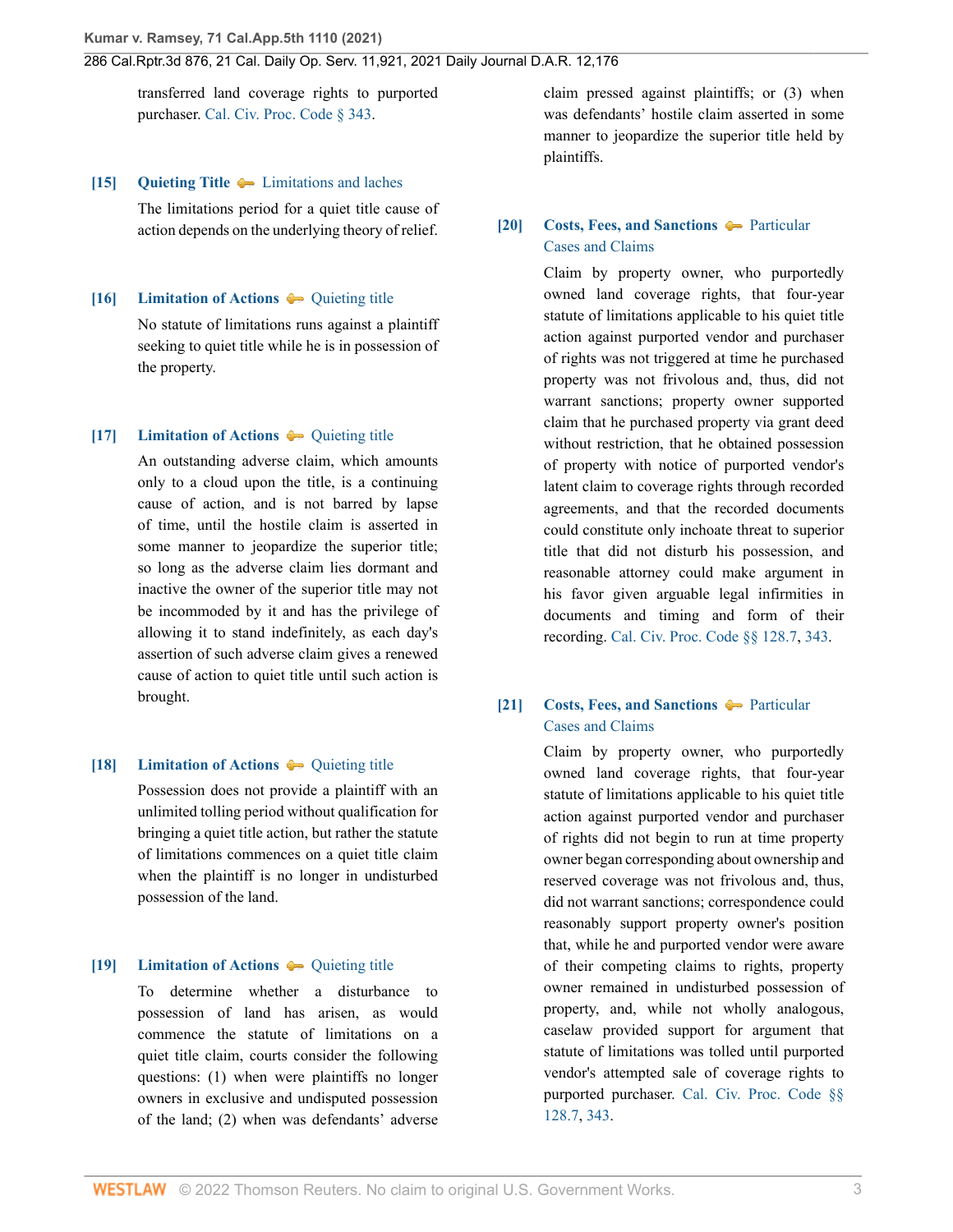#### <span id="page-3-1"></span>**[\[22\]](#page-10-0) [Courts](http://www.westlaw.com/Browse/Home/KeyNumber/106/View.html?docGuid=I0bc138e0516211ec9a6bc126e12e934d&originationContext=document&vr=3.0&rs=cblt1.0&transitionType=DocumentItem&contextData=(sc.History*oc.CustomDigest))**  $\blacktriangleright$  **[Abuse of discretion in general](http://www.westlaw.com/Browse/Home/KeyNumber/106k26(3)/View.html?docGuid=I0bc138e0516211ec9a6bc126e12e934d&originationContext=document&vr=3.0&rs=cblt1.0&transitionType=DocumentItem&contextData=(sc.History*oc.CustomDigest))**

An abuse of discretion occurs if, in light of the applicable law and considering all of the relevant circumstances, the court's decision exceeds the bounds of reason and results in a miscarriage of justice.

### <span id="page-3-2"></span>**[\[23\]](#page-10-1) [Appeal and Error](http://www.westlaw.com/Browse/Home/KeyNumber/30/View.html?docGuid=I0bc138e0516211ec9a6bc126e12e934d&originationContext=document&vr=3.0&rs=cblt1.0&transitionType=DocumentItem&contextData=(sc.History*oc.CustomDigest))**  $\blacklozenge$  **[Abuse of discretion](http://www.westlaw.com/Browse/Home/KeyNumber/30k3141/View.html?docGuid=I0bc138e0516211ec9a6bc126e12e934d&originationContext=document&vr=3.0&rs=cblt1.0&transitionType=DocumentItem&contextData=(sc.History*oc.CustomDigest))**

Abuse of discretion standard of review affords considerable deference to the trial court provided that the court acted in accordance with the governing rules of law.

## <span id="page-3-3"></span>**[\[24\]](#page-10-2) [Appeal and Error](http://www.westlaw.com/Browse/Home/KeyNumber/30/View.html?docGuid=I0bc138e0516211ec9a6bc126e12e934d&originationContext=document&vr=3.0&rs=cblt1.0&transitionType=DocumentItem&contextData=(sc.History*oc.CustomDigest))**  $\leftarrow$  [Construction,](http://www.westlaw.com/Browse/Home/KeyNumber/30k3169/View.html?docGuid=I0bc138e0516211ec9a6bc126e12e934d&originationContext=document&vr=3.0&rs=cblt1.0&transitionType=DocumentItem&contextData=(sc.History*oc.CustomDigest)) [Interpretation, or Application of Law](http://www.westlaw.com/Browse/Home/KeyNumber/30k3169/View.html?docGuid=I0bc138e0516211ec9a6bc126e12e934d&originationContext=document&vr=3.0&rs=cblt1.0&transitionType=DocumentItem&contextData=(sc.History*oc.CustomDigest))

#### **[Appeal and Error](http://www.westlaw.com/Browse/Home/KeyNumber/30/View.html?docGuid=I0bc138e0516211ec9a6bc126e12e934d&originationContext=document&vr=3.0&rs=cblt1.0&transitionType=DocumentItem&contextData=(sc.History*oc.CustomDigest))**  $\blacklozenge$  [Substantial Evidence](http://www.westlaw.com/Browse/Home/KeyNumber/30k3459/View.html?docGuid=I0bc138e0516211ec9a6bc126e12e934d&originationContext=document&vr=3.0&rs=cblt1.0&transitionType=DocumentItem&contextData=(sc.History*oc.CustomDigest))

Abuse of discretion occurs if court applies erroneous legal standard or its factual findings are not supported by substantial evidence.

## <span id="page-3-4"></span>**[\[25\]](#page-10-3) [Costs, Fees, and Sanctions](http://www.westlaw.com/Browse/Home/KeyNumber/102/View.html?docGuid=I0bc138e0516211ec9a6bc126e12e934d&originationContext=document&vr=3.0&rs=cblt1.0&transitionType=DocumentItem&contextData=(sc.History*oc.CustomDigest))**  $\blacklozenge$  **[Weight and](http://www.westlaw.com/Browse/Home/KeyNumber/102k1348/View.html?docGuid=I0bc138e0516211ec9a6bc126e12e934d&originationContext=document&vr=3.0&rs=cblt1.0&transitionType=DocumentItem&contextData=(sc.History*oc.CustomDigest))** [sufficiency](http://www.westlaw.com/Browse/Home/KeyNumber/102k1348/View.html?docGuid=I0bc138e0516211ec9a6bc126e12e934d&originationContext=document&vr=3.0&rs=cblt1.0&transitionType=DocumentItem&contextData=(sc.History*oc.CustomDigest))

Evidentiary burden to escape sanctions for filing a frivolous claim is light: the plaintiff must make a sufficient evidentiary showing to demonstrate that he made a reasonable inquiry into the facts and entertained a good faith belief in the merits of the claim, but he need not amass even enough evidence to create a triable issue of fact as would be required if the defendant had brought a motion for summary judgment, or allege a valid cause of action, as required to overcome a demurrer. [Cal.](http://www.westlaw.com/Link/Document/FullText?findType=L&pubNum=1000201&cite=CACPS128.7&originatingDoc=I0bc138e0516211ec9a6bc126e12e934d&refType=LQ&originationContext=document&vr=3.0&rs=cblt1.0&transitionType=DocumentItem&contextData=(sc.History*oc.CustomDigest)) [Civ. Proc. Code § 128.7](http://www.westlaw.com/Link/Document/FullText?findType=L&pubNum=1000201&cite=CACPS128.7&originatingDoc=I0bc138e0516211ec9a6bc126e12e934d&refType=LQ&originationContext=document&vr=3.0&rs=cblt1.0&transitionType=DocumentItem&contextData=(sc.History*oc.CustomDigest)).

# <span id="page-3-0"></span>**[\[26\]](#page-10-4) [Appeal and Error](http://www.westlaw.com/Browse/Home/KeyNumber/30/View.html?docGuid=I0bc138e0516211ec9a6bc126e12e934d&originationContext=document&vr=3.0&rs=cblt1.0&transitionType=DocumentItem&contextData=(sc.History*oc.CustomDigest))**  $\bullet$  **Costs**, fees, and [sanctions](http://www.westlaw.com/Browse/Home/KeyNumber/30k4077/View.html?docGuid=I0bc138e0516211ec9a6bc126e12e934d&originationContext=document&vr=3.0&rs=cblt1.0&transitionType=DocumentItem&contextData=(sc.History*oc.CustomDigest))

Court of Appeal would not consider whether alternative grounds warranted affirmance of trial court's order imposing terminating and monetary sanctions on property owner, who purported to own land coverage rights, for filing frivolous lawsuit based on running of statute of limitations, namely, the alternative grounds that property owner did not comply with regional planning agency's 60-day deadline to challenge denial of his appeal of agency's approval of coverage transfer, or that purported purchaser was good faith purchaser and was immune from suit; trial court rested its sanctions on only one ground, and Court of Appeal could not say how trial court might have exercised its discretion had it considered the alternate grounds. [Cal. Civ. Proc.](http://www.westlaw.com/Link/Document/FullText?findType=L&pubNum=1000201&cite=CACPS128.7&originatingDoc=I0bc138e0516211ec9a6bc126e12e934d&refType=LQ&originationContext=document&vr=3.0&rs=cblt1.0&transitionType=DocumentItem&contextData=(sc.History*oc.CustomDigest)) [Code § 128.7](http://www.westlaw.com/Link/Document/FullText?findType=L&pubNum=1000201&cite=CACPS128.7&originatingDoc=I0bc138e0516211ec9a6bc126e12e934d&refType=LQ&originationContext=document&vr=3.0&rs=cblt1.0&transitionType=DocumentItem&contextData=(sc.History*oc.CustomDigest)).

# <span id="page-3-5"></span>**[\[27\]](#page-10-5) [Costs, Fees, and Sanctions](http://www.westlaw.com/Browse/Home/KeyNumber/102/View.html?docGuid=I0bc138e0516211ec9a6bc126e12e934d&originationContext=document&vr=3.0&rs=cblt1.0&transitionType=DocumentItem&contextData=(sc.History*oc.CustomDigest)) [Particular](http://www.westlaw.com/Browse/Home/KeyNumber/102k1369/View.html?docGuid=I0bc138e0516211ec9a6bc126e12e934d&originationContext=document&vr=3.0&rs=cblt1.0&transitionType=DocumentItem&contextData=(sc.History*oc.CustomDigest))** [Cases](http://www.westlaw.com/Browse/Home/KeyNumber/102k1369/View.html?docGuid=I0bc138e0516211ec9a6bc126e12e934d&originationContext=document&vr=3.0&rs=cblt1.0&transitionType=DocumentItem&contextData=(sc.History*oc.CustomDigest))

Purported purchaser of land coverage rights was not entitled to sanctions in the form of attorney fees on the ground that property owner's appeal and his arguments were frivolous, on property owner's appeal of imposition of terminating and monetary sanctions for filing frivolous quiet-title complaint, where property owner prevailed on appeal. [Cal. R. Ct. 8.276\(a\)\(1\).](http://www.westlaw.com/Link/Document/FullText?findType=L&pubNum=1085232&cite=CASTAPPLLR8.276&originatingDoc=I0bc138e0516211ec9a6bc126e12e934d&refType=LQ&originationContext=document&vr=3.0&rs=cblt1.0&transitionType=DocumentItem&contextData=(sc.History*oc.CustomDigest))

**\*\*880** APPEAL from a judgment of the Superior Court of El Dorado County, [Dylan Sullivan](http://www.westlaw.com/Link/Document/FullText?findType=h&pubNum=176284&cite=0487256201&originatingDoc=I0bc138e0516211ec9a6bc126e12e934d&refType=RQ&originationContext=document&vr=3.0&rs=cblt1.0&transitionType=DocumentItem&contextData=(sc.History*oc.CustomDigest)), Judge. Reversed. (Super. Ct. No. SC20180225)

### **Attorneys and Law Firms**

Alling & Jillson, Ltd., and [Richard J. McGuffin](http://www.westlaw.com/Link/Document/FullText?findType=h&pubNum=176284&cite=0502866199&originatingDoc=I0bc138e0516211ec9a6bc126e12e934d&refType=RQ&originationContext=document&vr=3.0&rs=cblt1.0&transitionType=DocumentItem&contextData=(sc.History*oc.CustomDigest)) for Plaintiff and Appellant.

Martel Law Office and [Mark Martel,](http://www.westlaw.com/Link/Document/FullText?findType=h&pubNum=176284&cite=0286925101&originatingDoc=I0bc138e0516211ec9a6bc126e12e934d&refType=RQ&originationContext=document&vr=3.0&rs=cblt1.0&transitionType=DocumentItem&contextData=(sc.History*oc.CustomDigest)) Palo Alto, for Defendants and Respondents.

### **Opinion**

### [KRAUSE,](http://www.westlaw.com/Link/Document/FullText?findType=h&pubNum=176284&cite=0514679501&originatingDoc=I0bc138e0516211ec9a6bc126e12e934d&refType=RQ&originationContext=document&vr=3.0&rs=cblt1.0&transitionType=DocumentItem&contextData=(sc.History*oc.CustomDigest)) J.

<span id="page-3-6"></span>**\*1113** In this dispute over property rights, plaintiff Roy Kumar appeals the trial court's order imposing terminating and monetary sanctions **\*1114** under [Code of Civil](http://www.westlaw.com/Link/Document/FullText?findType=L&pubNum=1000201&cite=CACPS128.7&originatingDoc=I0bc138e0516211ec9a6bc126e12e934d&refType=LQ&originationContext=document&vr=3.0&rs=cblt1.0&transitionType=DocumentItem&contextData=(sc.History*oc.CustomDigest)) [Procedure section 128.7.](http://www.westlaw.com/Link/Document/FullText?findType=L&pubNum=1000201&cite=CACPS128.7&originatingDoc=I0bc138e0516211ec9a6bc126e12e934d&refType=LQ&originationContext=document&vr=3.0&rs=cblt1.0&transitionType=DocumentItem&contextData=(sc.History*oc.CustomDigest))<sup>[1](#page-11-0)</sup> The trial court found that Kumar's first amended complaint was factually and legally frivolous because no reasonable attorney could conclude that Kumar's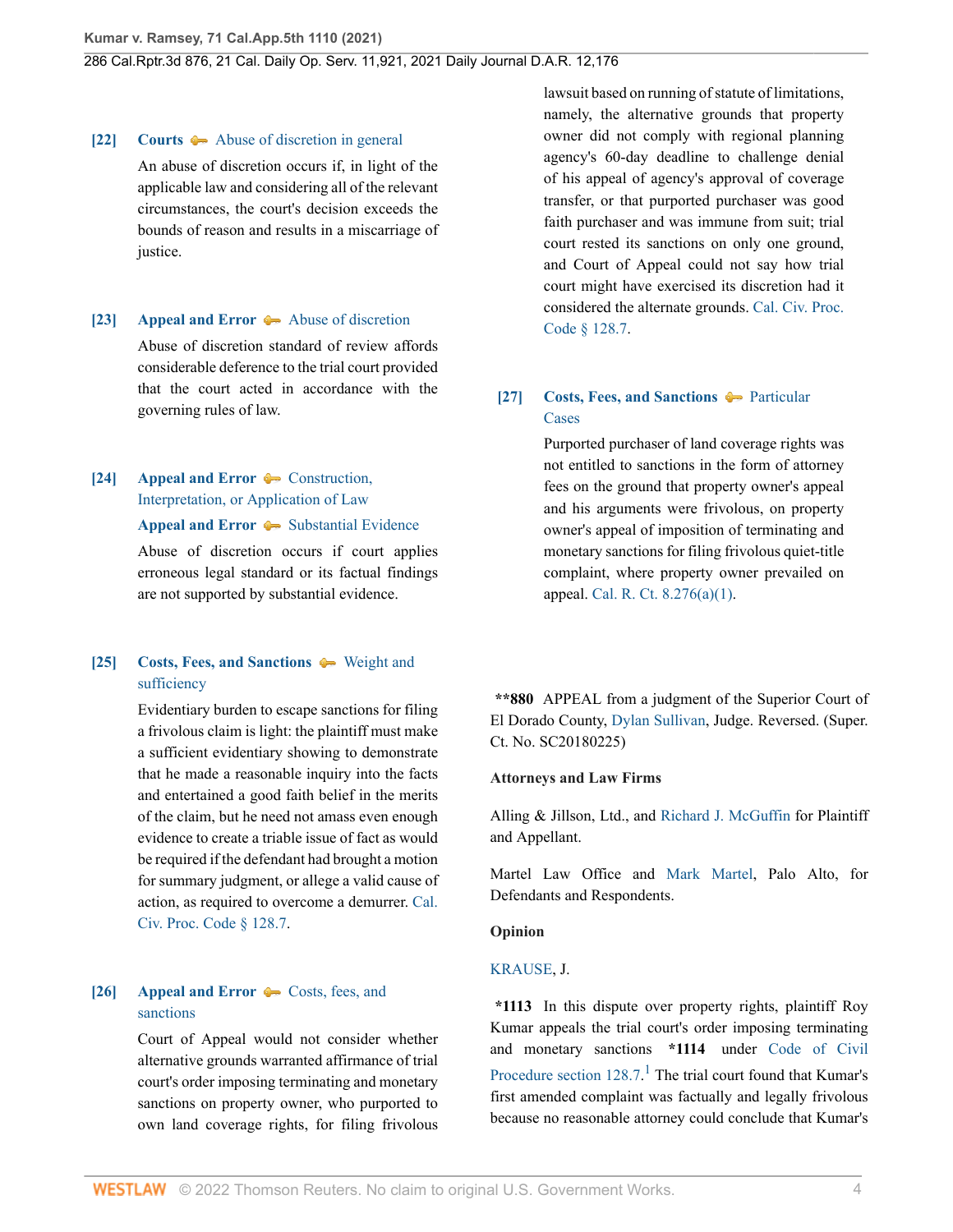claims against defendants Kelly Ramsey and Elizabeth Pintar (together, Ramsey) were timely under the applicable fouryear limitations period. ([§ 128.7, subd. \(b\)\(2\), \(3\).](http://www.westlaw.com/Link/Document/FullText?findType=L&pubNum=1000201&cite=CACPS128.7&originatingDoc=I0bc138e0516211ec9a6bc126e12e934d&refType=SP&originationContext=document&vr=3.0&rs=cblt1.0&transitionType=DocumentItem&contextData=(sc.History*oc.CustomDigest)#co_pp_c0ae00006c482)) On appeal, Kumar argues that the trial court abused its discretion by granting the motion. Finding ample legal and factual support to conclude that Kumar made a plausible, nonfrivolous argument that the applicable statute of limitations does not bar his suit, we will reverse the trial court's order.

### FACTUAL BACKGROUND

A. *The property history and Kumar's purchase*

Kumar is the owner of real property on Dundee Circle in the City of South Lake Tahoe, California (the property). Before Kumar's purchase in 2008, the property and related rights were the subject of numerous **\*\*881** transactions relevant to this appeal.

<span id="page-4-0"></span>The first such transaction occurred on or about October 9, 2004, when Jana Ney Walker, as seller of the property, and Monica Kohs, $<sup>2</sup>$  $<sup>2</sup>$  $<sup>2</sup>$  as purchaser, entered into a residential</sup> purchase agreement and joint escrow instructions, as amended by counteroffer numbers 1 through  $5<sup>3</sup>$  $5<sup>3</sup>$  $5<sup>3</sup>$  An unconditional grant deed conveying the property from Walker to Kohs was recorded on December 3, 2004.

On December 9, 2004, Walker and Kohs recorded a land coverage transfer agreement and irrevocable power of attorney, made effective as of November 29, 2004. (the 2004 agreement). One recital in the 2004 agreement stated that, pursuant to the residential purchase agreement and joint escrow instructions, Walker had excluded from the sale and conveyance  $23,188$  square feet of class 3 land coverage<sup>[4](#page-11-3)</sup> appurtenant to the property (the reserved coverage). This reservation of land coverage rights is not reflected in the grant deed recorded on December 3, 2004.

The 2004 agreement memorialized the terms and conditions under which the reserved coverage could be transferred to other parcels (receiving parcels) **\*1115** and framed the rights transfer as a covenant running with the land with the "benefits and burdens ... binding on Kohs, her assignees, successors and assigns, and all persons acquiring or owning any Interest" in the property. The 2004 agreement appointed Walker as Kohs's agent with limited power of attorney to sell or transfer any portion of the reserved coverage to appropriate receiving parcels designated by Walker and approved by TRPA.

On December 9, 2004, Walker and Kohs also recorded an option agreement, "as more particularly described in the October 9, 2004 Residential Purchase Agreement and Joint Escrow Instructions," which gave Kohs a one-year option to purchase 3,000 of the 23,188 square feet of Walker's reserved coverage.

On December 14, 2004, Kohs deeded the property to her trust.

Kohs soon sold the property and, on May 22, 2006, an unconditional grant deed was recorded conveying it from Kohs's trust to Thomas M. Lewis.

On March 29, 2007, Kohs and Walker recorded an amended land coverage transfer agreement and irrevocable power of attorney (the 2007 agreement). The 2007 agreement recites that on November 23, 2005, Kohs had exercised her option to purchase 3,000 square feet of the reserved coverage from Walker and received a power of attorney to sell or transfer the land coverage to third parties.<sup>[5](#page-11-4)</sup>

<span id="page-4-3"></span><span id="page-4-1"></span>On June 30, 2008, Lewis lost the property to American Home Mortgage Servicing, Inc., through foreclosure.

**\*\*882** On or about December 29, 2008, Kumar purchased the property from American Home Mortgage Servicing, Inc. A grant deed reflecting the purchase and sale was recorded on February 2, 2009. The deed contained no reservations or conditions.

<span id="page-4-2"></span>Prior to purchasing the property, Kumar conducted a title search. The title search contained the recorded documents identified above. It further revealed multiple transfers of portions of the reserved coverage from Walker and Kohs to third parties between 2006 and 2007. As a result of those transfers, a TRPA tracking sheet indicated that the reserved coverage had been reduced to 6,959 square feet before Kumar purchased the property. Kumar understood that when he purchased the property, his purchase included the remaining 6,959 square feet of reserved coverage.

**\*1116** B. *Communications regarding coverage rights*

In May 2009, Kumar's attorney, Gregory D. Ott, wrote a letter to the TRPA providing notice of Kumar's view that "any power Ms. Walker had to transfer coverage away from [Kumar's] property terminated with Ms. Kohs'[s] transfer of the property. In the event that the power of attorney did not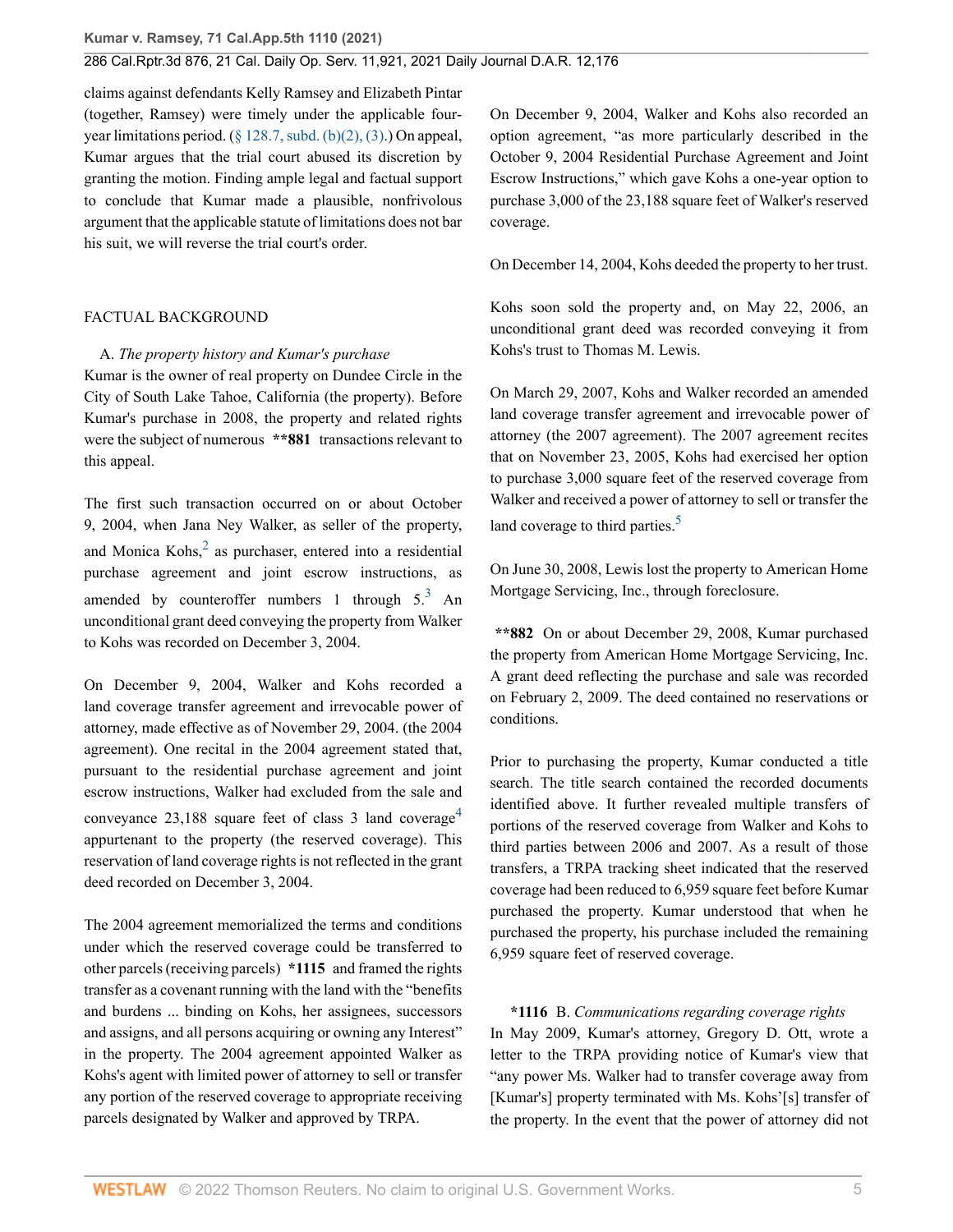terminate with Ms. Kohs'[s] transfer, it certainly terminated with a subsequent foreclosure that removed preexisting liens on the property." In September 2009, Ott wrote to the TRPA again reiterating Kumar's intent to protect his land coverage rights.

On May 24, 2010, Ott wrote to the TRPA to inform it that Kumar had recorded a revocation of power of attorney to prevent further coverage transfers. He explained that Kumar "is not challenging any transfers of coverage that occurred while Ms. Walker or Ms. Kohs owned the property," but asserted Kumar's position that the 2004 and 2007 agreements and powers of attorney between Kohs and Walker were not binding on Kumar, the current owner of the property, and that he would challenge any "future efforts" to transfer coverage without his consent.

The same day, Ott sent a letter to Kohs's and Walker's attorney, informing him of Kumar's position and his desire to protect his existing coverage on the property. The letter advised Kohs and Walker of Kumar's revocation of power of attorney and further stated that "any further attempts to transfer coverage away from [the property] will be opposed vigorously to the fullest extent of the law." There was no response to this letter.

In September 2010, Ott wrote to the TRPA, requesting confirmation of the amount of class 3 coverage remaining on the property, and further requesting confirmation that the "TRPA reflects Mr. Kumar as the sole person with the ability to utilize this coverage or, in the alternative, contact me regarding what steps are necessary to confirm Mr. Kumar's ownership of this coverage so that he does not fear others transferring coverage from his parcel without his consent."

<span id="page-5-0"></span>In January 2011, the TRPA sent a letter to Ott informing him that its review showed the property had 2,609 square feet of remaining class 3 coverage.<sup>[6](#page-11-5)</sup> The letter further stated: "With regard to your request that [the] TRPA confirm Roy Kumar is the 'sole owner' of the on-site coverage, **\*\*883** TRPA can not [*sic*] adjudicate the validity of any previous sales of the rights to coverage and the private contractual obligations that may have been created **\*1117** by those agreements. However, because El Dorado County records show that Mr. Kumar is the legal owner of [the property], [the] TRPA will not process future transfers of coverage from that parcel absent his consent. *Powers of attorney executed by previous owners of [the property] will not be sufficient to demonstrate Mr. Kumar's consent and will not be used as authority to process a transfer of coverage from this parcel*." (Italics

added.) Ott followed up in a letter to the TRPA to confirm that Kumar would not have to prove his prior ownership of the coverage so long as he owns the property, that the property had 2,609 feet of class 3 coverage remaining, and that the remaining coverage would not be transferred without Kumar's consent so long as he owned the property. In February 2011, the TRPA's assistant branch chief provided written confirmation, agreeing with Ott's statements.

The issue of land coverage then went dormant until November 2013, when Kohs's attorney, Robert P. Huckaby, sent a letter to the TRPA, advising it that he had reviewed the 2011 correspondence and was concerned that the January 2011 letter from the TRPA created "a cloud on [Kohs's] rights to the untransferred coverage," and demanded that the TRPA rescind the letter. He explained Kohs's position that the 23,188 feet of class 3 coverage was excluded from the sale in 2004 and "severed" by Walker from the property. Walker then sold most of the coverage off to third parties, leaving Kohs with the remaining 2,609 square feet, per her purchase from Walker. Huckaby asked the TRPA to "correctly inform" Kumar and Ott that "the untransferred class 3 coverage was properly severed from the land prior to them acquiring any interest in it," leaving Kumar with the rights to only 42 square feet of unused class 3 coverage that was not reserved by Walker in 2004.

In April 2014, after Ott and Huckaby wrote to the TRPA reiterating their positions, the TRPA informed Ott and Huckaby that their dispute was "well beyond the scope of anything that [the] TRPA has the authority or jurisdiction to address, particularly in light of the fact that there is no application pending with respect to coverage on the parcel." It further advised that "[i]n the event an application is submitted for the transfer of coverage from [the property,] TRPA staff will provide notice to [the parties]," but until such time, the "TRPA simply does not have any authority or ability to determine whether or not there is sufficient legal basis for a particular transfer." It encouraged the parties to work together "as it is apparent that an application to transfer coverage will result in a dispute that may be avoided if the parties can discuss resolution in advance."<sup>[7](#page-11-6)</sup> The quarrel over coverage rights then apparently went dormant again.

## <span id="page-5-1"></span>**\*1118** C. *Ramsey's 2016 purchase of coverage rights from Kohs*

In May 2016, a live dispute arose when Ramsey entered into a contract with Kohs **\*\*884** to purchase 360 square feet of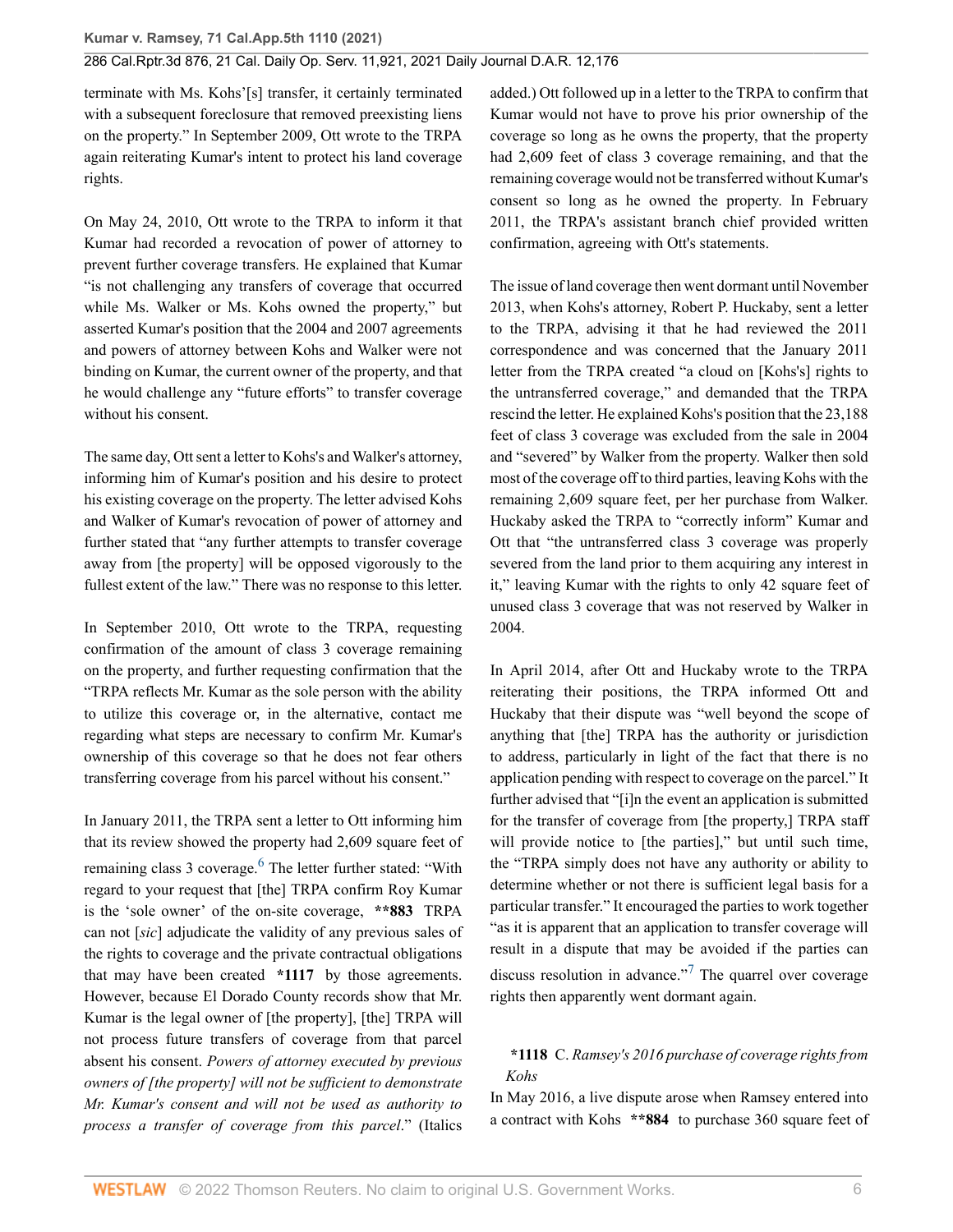the 3,000 square feet of land coverage Kohs had purchased from Walker. Kumar notified Ramsey in an August 4, 2016 letter that Kohs did not own any coverage rights, and that Kohs's attempt to transfer coverage to Ramsey was illegal. He further informed Ramsey of his position orally on two occasions, stating he would take legal action if necessary if they continued with the purchase and sale. On August 25, 2016, the TRPA approved the coverage transfer and issued a permit, copying Kumar on the permit. The transfer was recorded in a deed restriction.

Shortly thereafter, Kumar appealed the TRPA's approval of the coverage transfer. On October 3, 2016, while the appeal was pending, the El Dorado County Building Department issued a permit to Ramsey to build a garage on his property, using the transferred land coverage. On October 26, 2016, the TRPA's governing board held a public hearing on Kumar's appeal and found that the coverage transfer to Ramsey was proper, thereby rejecting Kumar's appeal. Ramsey subsequently built a garage and driveway using the transferred coverage rights.

### D. *Kumar initiates litigation*

On October 31, 2017, Kumar filed a complaint against Kohs, Ramsey, and the TRPA in the Eastern District of California, which he voluntarily dismissed without prejudice on January 8, 2018.

On November 15, 2018, Kumar filed his complaint in this action against Kohs and Ramsey. On May 8, 2019, Ramsey's attorney, Mark Martel, informed Kumar's attorney, Richard McGuffin, that Ramsey would seek sanctions against Kumar and his attorney unless he dismissed the complaint against Ramsey. McGuffin responded that Kumar would not dismiss the complaint, and after Martel wrote a second letter threatening sanctions, Kumar filed the operative first amended complaint on July 25, 2019. It alleged four state law causes of action against Kohs and Ramsey for (1) quiet title; (2) cancellation of voidable instrument (2007 agreement); (3) cancellation of voidable instrument (Ramsey and Kohs's 2016 purchase agreement); and (4) declaratory relief. It further alleged a fifth cause of action for slander of title and a sixth cause of action for intentional misrepresentation to third parties, both against Kohs.

### **\*1119** E. *Ramsey's motion for sanctions*

After providing notice and the proper safe harbor period, Ramsey filed a motion for dismissal and recovery of fees and costs against Kumar under [section 128.7](http://www.westlaw.com/Link/Document/FullText?findType=L&pubNum=1000201&cite=CACPS128.7&originatingDoc=I0bc138e0516211ec9a6bc126e12e934d&refType=LQ&originationContext=document&vr=3.0&rs=cblt1.0&transitionType=DocumentItem&contextData=(sc.History*oc.CustomDigest)). Ramsey argued that Kumar's claims were legally and factually frivolous because (1) they were clearly barred by applicable state statutes of limitations; (2) the Tahoe Regional Planning Compact required Kumar to file a lawsuit challenging the TRPA's denial of his appeal within 60 days, and he failed to do so; (3) Ramsey was a bona fide purchaser and thus cannot be liable to Kumar; and (4) Kumar was estopped from challenging the transfer to Ramsey.

The trial court issued a tentative ruling granting the motion to dismiss and awarding terminating and monetary sanctions, which it affirmed after a hearing. In its ruling, the trial court reviewed the principles governing [section 128.7](http://www.westlaw.com/Link/Document/FullText?findType=L&pubNum=1000201&cite=CACPS128.7&originatingDoc=I0bc138e0516211ec9a6bc126e12e934d&refType=LQ&originationContext=document&vr=3.0&rs=cblt1.0&transitionType=DocumentItem&contextData=(sc.History*oc.CustomDigest)) sanctions before focusing its substantive analysis on Ramsey's statute of limitations argument, which it found dispositive.

The trial court determined that the quiet title cause of action provides the longest **\*\*885** limitations period of four years. It reviewed the recorded documents in the chain of title, noting that when Kumar purchased the property, he was admittedly aware of the 2004 agreement, 2007 agreement, and the prior, TRPA-approved transfers of coverage rights to third parties in 2006 and 2007. It found that the recorded documents "directly dispute [Kumar's] assertion that when he received the grant deed without reference to any reserved coverage, he took title and possession of the real property free of any such reserved coverage claims." The trial court thus concluded that "the validity of [Kumar's] dominion or control over the coverage of the property was called into question by these recorded documents upon the date that [Kumar] purchased the property and assumed possession; and [Kumar] was not in exclusive and undisputed possession of the coverage on the land he claims as of the date he purchased the property in 2008."

The trial court further found that even if the recorded documents did not trigger the statute of limitations at the time of Kumar's purchase, "as early as 2009 ... Kohs was pressing a claim to coverage of the land that [Kumar] claims was his and there was an ongoing dispute between ... Kohs and [Kumar] from 2009, which resulted in [Kumar] not being in exclusive and undisputed possession of the claimed coverage on the land since 2009."

Based on the foregoing analysis, the trial court found that the statute of limitations on Kumar's claims against Ramsey expired either on December 28, 2012, four years after Kumar purchased the property or, at the latest, in **\*1120** 2013,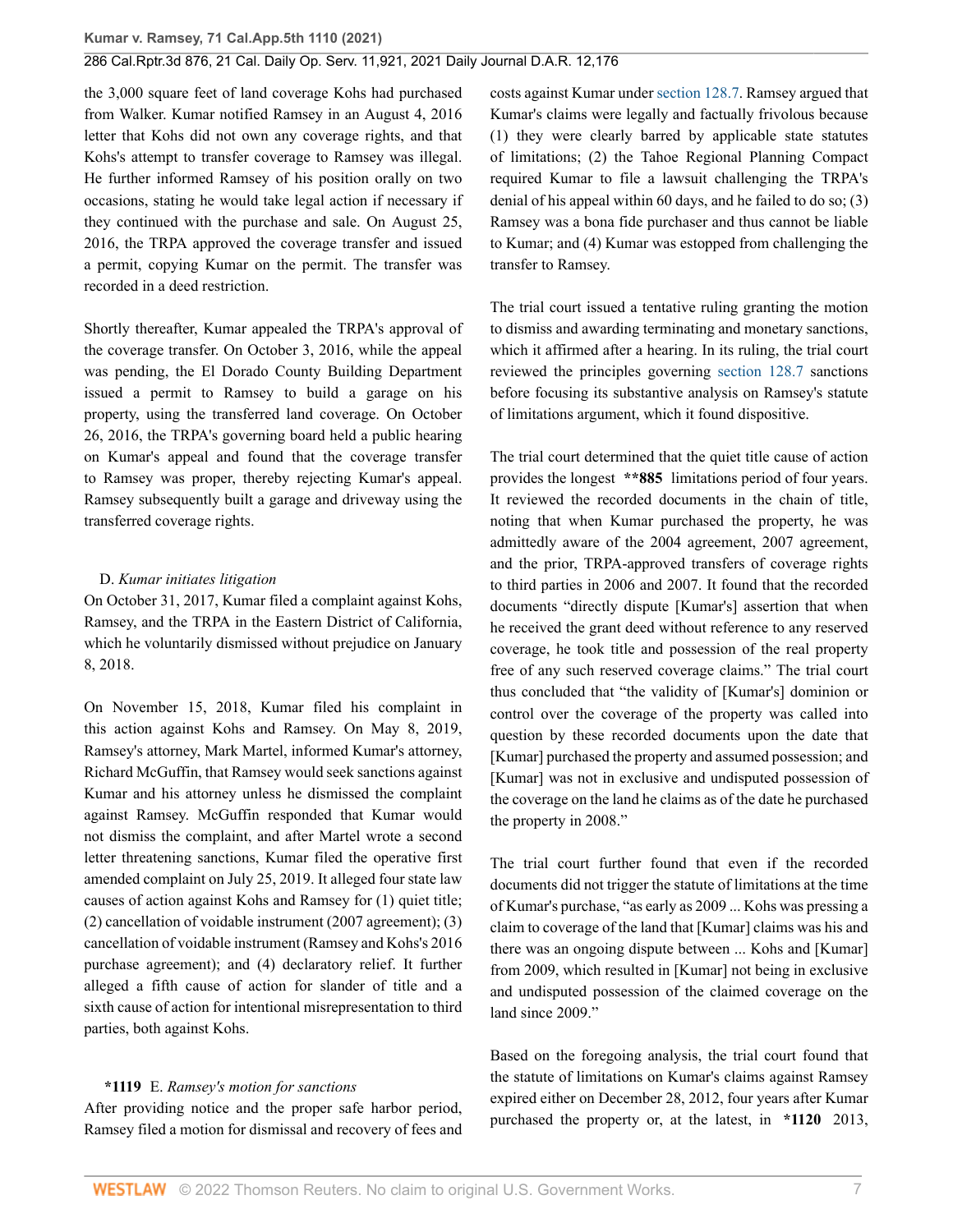which, according to its analysis, was four years after the dispute over ownership of the coverage between Kumar and Kohs commenced, rendering the action untimely.

The trial court went on to state: "[Ramsey] has established with the evidence presented that [Kumar's] claim that the action against [him is] not barred by the applicable statute of limitations is factually frivolous as not well grounded in fact and legally frivolous as not warranted by existing law or a good faith argument for the extension, modification, or reversal of existing law. Any reasonable attorney would agree that the claim that the action against [Ramsey] is not barred by the applicable statute of limitations is totally and completely without merit." It then granted Ramsey's motion to dismiss the case as a sanction pursuant to [section 128.7,](http://www.westlaw.com/Link/Document/FullText?findType=L&pubNum=1000201&cite=CACPS128.7&originatingDoc=I0bc138e0516211ec9a6bc126e12e934d&refType=LQ&originationContext=document&vr=3.0&rs=cblt1.0&transitionType=DocumentItem&contextData=(sc.History*oc.CustomDigest)) and further imposed monetary sanctions in the amount of \$28,882.29, equal to the amount of attorney fees and costs requested in Ramsey's motion.

DISCUSSION

I

#### *Principles Governing [Section 128.7](http://www.westlaw.com/Link/Document/FullText?findType=L&pubNum=1000201&cite=CACPS128.7&originatingDoc=I0bc138e0516211ec9a6bc126e12e934d&refType=LQ&originationContext=document&vr=3.0&rs=cblt1.0&transitionType=DocumentItem&contextData=(sc.History*oc.CustomDigest)) Sanctions*

<span id="page-7-3"></span><span id="page-7-2"></span><span id="page-7-1"></span><span id="page-7-0"></span>circumstances. It "authorizes trial courts to impose sanctions to check abuses in the filing of pleadings, petitions, written notices of motions or similar papers." (*[Musaelian v. Adams](http://www.westlaw.com/Link/Document/FullText?findType=Y&serNum=2017885480&pubNum=0004040&originatingDoc=I0bc138e0516211ec9a6bc126e12e934d&refType=RP&fi=co_pp_sp_4040_514&originationContext=document&vr=3.0&rs=cblt1.0&transitionType=DocumentItem&contextData=(sc.History*oc.CustomDigest)#co_pp_sp_4040_514)* [\(2009\) 45 Cal.4th 512, 514, 87 Cal.Rptr.3d 475, 198 P.3d](http://www.westlaw.com/Link/Document/FullText?findType=Y&serNum=2017885480&pubNum=0004040&originatingDoc=I0bc138e0516211ec9a6bc126e12e934d&refType=RP&fi=co_pp_sp_4040_514&originationContext=document&vr=3.0&rs=cblt1.0&transitionType=DocumentItem&contextData=(sc.History*oc.CustomDigest)#co_pp_sp_4040_514) [560](http://www.westlaw.com/Link/Document/FullText?findType=Y&serNum=2017885480&pubNum=0004040&originatingDoc=I0bc138e0516211ec9a6bc126e12e934d&refType=RP&fi=co_pp_sp_4040_514&originationContext=document&vr=3.0&rs=cblt1.0&transitionType=DocumentItem&contextData=(sc.History*oc.CustomDigest)#co_pp_sp_4040_514).) Under that authority, trial courts may issue sanctions, including monetary and terminating sanctions, against a party for filing a complaint that is legally or factually frivolous. ([§](http://www.westlaw.com/Link/Document/FullText?findType=L&pubNum=1000201&cite=CACPS128.7&originatingDoc=I0bc138e0516211ec9a6bc126e12e934d&refType=SP&originationContext=document&vr=3.0&rs=cblt1.0&transitionType=DocumentItem&contextData=(sc.History*oc.CustomDigest)#co_pp_a83b000018c76) [128.7, subds. \(b\)](http://www.westlaw.com/Link/Document/FullText?findType=L&pubNum=1000201&cite=CACPS128.7&originatingDoc=I0bc138e0516211ec9a6bc126e12e934d&refType=SP&originationContext=document&vr=3.0&rs=cblt1.0&transitionType=DocumentItem&contextData=(sc.History*oc.CustomDigest)#co_pp_a83b000018c76)-[\(d\)](http://www.westlaw.com/Link/Document/FullText?findType=L&pubNum=1000201&cite=CACPS128.7&originatingDoc=I0bc138e0516211ec9a6bc126e12e934d&refType=SP&originationContext=document&vr=3.0&rs=cblt1.0&transitionType=DocumentItem&contextData=(sc.History*oc.CustomDigest)#co_pp_5ba1000067d06); *[Ponce v. Wells Fargo Bank](http://www.westlaw.com/Link/Document/FullText?findType=Y&serNum=2043996134&pubNum=0007053&originatingDoc=I0bc138e0516211ec9a6bc126e12e934d&refType=RP&fi=co_pp_sp_7053_263&originationContext=document&vr=3.0&rs=cblt1.0&transitionType=DocumentItem&contextData=(sc.History*oc.CustomDigest)#co_pp_sp_7053_263)* (2018) 21 [Cal.App.5th 253, 263-264, 230 Cal.Rptr.3d 236](http://www.westlaw.com/Link/Document/FullText?findType=Y&serNum=2043996134&pubNum=0007053&originatingDoc=I0bc138e0516211ec9a6bc126e12e934d&refType=RP&fi=co_pp_sp_7053_263&originationContext=document&vr=3.0&rs=cblt1.0&transitionType=DocumentItem&contextData=(sc.History*oc.CustomDigest)#co_pp_sp_7053_263).) "A claim is factually frivolous if it is 'not well grounded in fact' and is legally frivolous if it is 'not warranted by existing law or a good faith argument for the extension, **\*\*886** modification, or reversal of existing law.' [Citation.] In either case, to obtain sanctions, the moving party must show the party's conduct in asserting the claim was objectively unreasonable. [Citation.] A claim is objectively unreasonable if 'any reasonable attorney would agree that [it] is totally and completely without merit.' [Citations.]" (*[Bucur v. Ahmad](http://www.westlaw.com/Link/Document/FullText?findType=Y&serNum=2038157078&pubNum=0004041&originatingDoc=I0bc138e0516211ec9a6bc126e12e934d&refType=RP&fi=co_pp_sp_4041_189&originationContext=document&vr=3.0&rs=cblt1.0&transitionType=DocumentItem&contextData=(sc.History*oc.CustomDigest)#co_pp_sp_4041_189)* [\(2016\) 244 Cal.App.4th 175, 189, 198 Cal.Rptr.3d 127](http://www.westlaw.com/Link/Document/FullText?findType=Y&serNum=2038157078&pubNum=0004041&originatingDoc=I0bc138e0516211ec9a6bc126e12e934d&refType=RP&fi=co_pp_sp_4041_189&originationContext=document&vr=3.0&rs=cblt1.0&transitionType=DocumentItem&contextData=(sc.History*oc.CustomDigest)#co_pp_sp_4041_189).)

<span id="page-7-14"></span><span id="page-7-13"></span><span id="page-7-9"></span><span id="page-7-8"></span><span id="page-7-7"></span><span id="page-7-6"></span><span id="page-7-5"></span><span id="page-7-4"></span>**[\[5\]](#page-0-4) [\[6\]](#page-1-1) [\[7](#page-1-2)] [\[8\]](#page-1-3) [\[9\]](#page-1-4) [\[10\]](#page-1-5)** "A court has broad discretion to impose sanctions if the moving party satisfies the elements of the sanctions statute." (*[Peake v. Underwood](http://www.westlaw.com/Link/Document/FullText?findType=Y&serNum=2033673774&pubNum=0004041&originatingDoc=I0bc138e0516211ec9a6bc126e12e934d&refType=RP&fi=co_pp_sp_4041_441&originationContext=document&vr=3.0&rs=cblt1.0&transitionType=DocumentItem&contextData=(sc.History*oc.CustomDigest)#co_pp_sp_4041_441)* (2014) 227 [Cal.App.4th 428, 441, 173 Cal.Rptr.3d 624](http://www.westlaw.com/Link/Document/FullText?findType=Y&serNum=2033673774&pubNum=0004041&originatingDoc=I0bc138e0516211ec9a6bc126e12e934d&refType=RP&fi=co_pp_sp_4041_441&originationContext=document&vr=3.0&rs=cblt1.0&transitionType=DocumentItem&contextData=(sc.History*oc.CustomDigest)#co_pp_sp_4041_441) (*[Peake](http://www.westlaw.com/Link/Document/FullText?findType=Y&serNum=2033673774&pubNum=0004041&originatingDoc=I0bc138e0516211ec9a6bc126e12e934d&refType=RP&originationContext=document&vr=3.0&rs=cblt1.0&transitionType=DocumentItem&contextData=(sc.History*oc.CustomDigest))*).) Like its federal counterpart, however, rule 11 of the Federal Rules of Civil Procedure  $*1121$  (2[8](#page-11-7) U.S.C.), <sup>8</sup> [section 128.7](http://www.westlaw.com/Link/Document/FullText?findType=L&pubNum=1000201&cite=CACPS128.7&originatingDoc=I0bc138e0516211ec9a6bc126e12e934d&refType=LQ&originationContext=document&vr=3.0&rs=cblt1.0&transitionType=DocumentItem&contextData=(sc.History*oc.CustomDigest)) should be utilized only in "the rare and exceptional case where the action is clearly frivolous, legally unreasonable or without legal foundation, or brought for an improper purpose." (*[Operating](http://www.westlaw.com/Link/Document/FullText?findType=Y&serNum=1988096281&pubNum=0000350&originatingDoc=I0bc138e0516211ec9a6bc126e12e934d&refType=RP&fi=co_pp_sp_350_1344&originationContext=document&vr=3.0&rs=cblt1.0&transitionType=DocumentItem&contextData=(sc.History*oc.CustomDigest)#co_pp_sp_350_1344) [Engineers Pension Trust v. A-C Co.](http://www.westlaw.com/Link/Document/FullText?findType=Y&serNum=1988096281&pubNum=0000350&originatingDoc=I0bc138e0516211ec9a6bc126e12e934d&refType=RP&fi=co_pp_sp_350_1344&originationContext=document&vr=3.0&rs=cblt1.0&transitionType=DocumentItem&contextData=(sc.History*oc.CustomDigest)#co_pp_sp_350_1344)* (9th Cir. 1988) 859 F.2d [1336, 1344.](http://www.westlaw.com/Link/Document/FullText?findType=Y&serNum=1988096281&pubNum=0000350&originatingDoc=I0bc138e0516211ec9a6bc126e12e934d&refType=RP&fi=co_pp_sp_350_1344&originationContext=document&vr=3.0&rs=cblt1.0&transitionType=DocumentItem&contextData=(sc.History*oc.CustomDigest)#co_pp_sp_350_1344)) "Because our adversary system requires that attorneys and litigants be provided substantial breathing room to develop and assert factual and legal arguments, [[section](http://www.westlaw.com/Link/Document/FullText?findType=L&pubNum=1000201&cite=CACPS128.7&originatingDoc=I0bc138e0516211ec9a6bc126e12e934d&refType=LQ&originationContext=document&vr=3.0&rs=cblt1.0&transitionType=DocumentItem&contextData=(sc.History*oc.CustomDigest)) [128.7\]](http://www.westlaw.com/Link/Document/FullText?findType=L&pubNum=1000201&cite=CACPS128.7&originatingDoc=I0bc138e0516211ec9a6bc126e12e934d&refType=LQ&originationContext=document&vr=3.0&rs=cblt1.0&transitionType=DocumentItem&contextData=(sc.History*oc.CustomDigest)) sanctions should not be routinely or easily awarded even for a claim that is arguably frivolous" (*[Peake, supra](http://www.westlaw.com/Link/Document/FullText?findType=Y&serNum=2033673774&pubNum=0004041&originatingDoc=I0bc138e0516211ec9a6bc126e12e934d&refType=RP&fi=co_pp_sp_4041_448&originationContext=document&vr=3.0&rs=cblt1.0&transitionType=DocumentItem&contextData=(sc.History*oc.CustomDigest)#co_pp_sp_4041_448)*, [227 Cal.App.4th at p. 448, 173 Cal.Rptr.3d 624](http://www.westlaw.com/Link/Document/FullText?findType=Y&serNum=2033673774&pubNum=0004041&originatingDoc=I0bc138e0516211ec9a6bc126e12e934d&refType=RP&fi=co_pp_sp_4041_448&originationContext=document&vr=3.0&rs=cblt1.0&transitionType=DocumentItem&contextData=(sc.History*oc.CustomDigest)#co_pp_sp_4041_448)), and instead "should be 'made with restraint.' "<sup>[9](#page-11-8)</sup> (*[Ibid](http://www.westlaw.com/Link/Document/FullText?findType=Y&serNum=2033673774&pubNum=0004041&originatingDoc=I0bc138e0516211ec9a6bc126e12e934d&refType=RP&originationContext=document&vr=3.0&rs=cblt1.0&transitionType=DocumentItem&contextData=(sc.History*oc.CustomDigest))*.) Indeed, even if a plaintiff could not successfully defend against either demurrer or summary judgment, that alone is insufficient to support the sanction of dismissal. (*[Ibid](http://www.westlaw.com/Link/Document/FullText?findType=Y&serNum=2033673774&pubNum=0004041&originatingDoc=I0bc138e0516211ec9a6bc126e12e934d&refType=RP&originationContext=document&vr=3.0&rs=cblt1.0&transitionType=DocumentItem&contextData=(sc.History*oc.CustomDigest))*.)

**[\[1\]](#page-0-0) [\[2\]](#page-0-1) [\[3](#page-0-2)] [\[4\]](#page-0-3)** [Section 128.7](http://www.westlaw.com/Link/Document/FullText?findType=L&pubNum=1000201&cite=CACPS128.7&originatingDoc=I0bc138e0516211ec9a6bc126e12e934d&refType=LQ&originationContext=document&vr=3.0&rs=cblt1.0&transitionType=DocumentItem&contextData=(sc.History*oc.CustomDigest)) applies only in limited the particular law being applied, i.e., in the 'legal principles **[\[11\]](#page-1-6) [\[12\]](#page-1-7) [\[13](#page-1-8)]** "We review a [section 128.7](http://www.westlaw.com/Link/Document/FullText?findType=L&pubNum=1000201&cite=CACPS128.7&originatingDoc=I0bc138e0516211ec9a6bc126e12e934d&refType=LQ&originationContext=document&vr=3.0&rs=cblt1.0&transitionType=DocumentItem&contextData=(sc.History*oc.CustomDigest)) sanctions award under the abuse of discretion standard. [Citation.] We presume the trial court's order is correct and do not substitute our judgment for that of the trial court. [Citation.]" (*[Bucur](http://www.westlaw.com/Link/Document/FullText?findType=Y&serNum=2038157078&pubNum=0004041&originatingDoc=I0bc138e0516211ec9a6bc126e12e934d&refType=RP&fi=co_pp_sp_4041_190&originationContext=document&vr=3.0&rs=cblt1.0&transitionType=DocumentItem&contextData=(sc.History*oc.CustomDigest)#co_pp_sp_4041_190) v. Ahmad, supra*[, 244 Cal.App.4th at p. 190, 198 Cal.Rptr.3d](http://www.westlaw.com/Link/Document/FullText?findType=Y&serNum=2038157078&pubNum=0004041&originatingDoc=I0bc138e0516211ec9a6bc126e12e934d&refType=RP&fi=co_pp_sp_4041_190&originationContext=document&vr=3.0&rs=cblt1.0&transitionType=DocumentItem&contextData=(sc.History*oc.CustomDigest)#co_pp_sp_4041_190) [127](http://www.westlaw.com/Link/Document/FullText?findType=Y&serNum=2038157078&pubNum=0004041&originatingDoc=I0bc138e0516211ec9a6bc126e12e934d&refType=RP&fi=co_pp_sp_4041_190&originationContext=document&vr=3.0&rs=cblt1.0&transitionType=DocumentItem&contextData=(sc.History*oc.CustomDigest)#co_pp_sp_4041_190).) "The scope of discretion," however, "always resides in governing the subject of [the] action ....' " (*[City of Sacramento](http://www.westlaw.com/Link/Document/FullText?findType=Y&serNum=1989025933&pubNum=0000226&originatingDoc=I0bc138e0516211ec9a6bc126e12e934d&refType=RP&fi=co_pp_sp_226_1297&originationContext=document&vr=3.0&rs=cblt1.0&transitionType=DocumentItem&contextData=(sc.History*oc.CustomDigest)#co_pp_sp_226_1297) v. Drew* [\(1989\) 207 Cal.App.3d 1287, 1297, 255 Cal.Rptr.](http://www.westlaw.com/Link/Document/FullText?findType=Y&serNum=1989025933&pubNum=0000226&originatingDoc=I0bc138e0516211ec9a6bc126e12e934d&refType=RP&fi=co_pp_sp_226_1297&originationContext=document&vr=3.0&rs=cblt1.0&transitionType=DocumentItem&contextData=(sc.History*oc.CustomDigest)#co_pp_sp_226_1297) [704](http://www.westlaw.com/Link/Document/FullText?findType=Y&serNum=1989025933&pubNum=0000226&originatingDoc=I0bc138e0516211ec9a6bc126e12e934d&refType=RP&fi=co_pp_sp_226_1297&originationContext=document&vr=3.0&rs=cblt1.0&transitionType=DocumentItem&contextData=(sc.History*oc.CustomDigest)#co_pp_sp_226_1297).) "Action that transgresses the confines of the applicable principles of law is outside the scope of discretion and we call such action an 'abuse' of discretion." (*[Ibid](http://www.westlaw.com/Link/Document/FullText?findType=Y&serNum=1989025933&pubNum=0000226&originatingDoc=I0bc138e0516211ec9a6bc126e12e934d&refType=RP&originationContext=document&vr=3.0&rs=cblt1.0&transitionType=DocumentItem&contextData=(sc.History*oc.CustomDigest))*.)

#### <span id="page-7-12"></span><span id="page-7-11"></span><span id="page-7-10"></span>A. *Analysis*

Kumar argues the trial court abused its discretion by finding that his claims are so indisputably untimely as to be frivolous. He contends that the court not only failed to address the merits of his good faith statute of limitations argument, it also failed to provide any analysis supporting the imposition of the most severe sanction of dismissal. Ramsey counters that the trial court correctly found Kumar's claims were untimely under the applicable limitations period, and that Kumar was aware they were untimely due to the recorded documents. Ramsey also argues that sanctions **\*\*887** may be awarded when a case is clearly time-barred.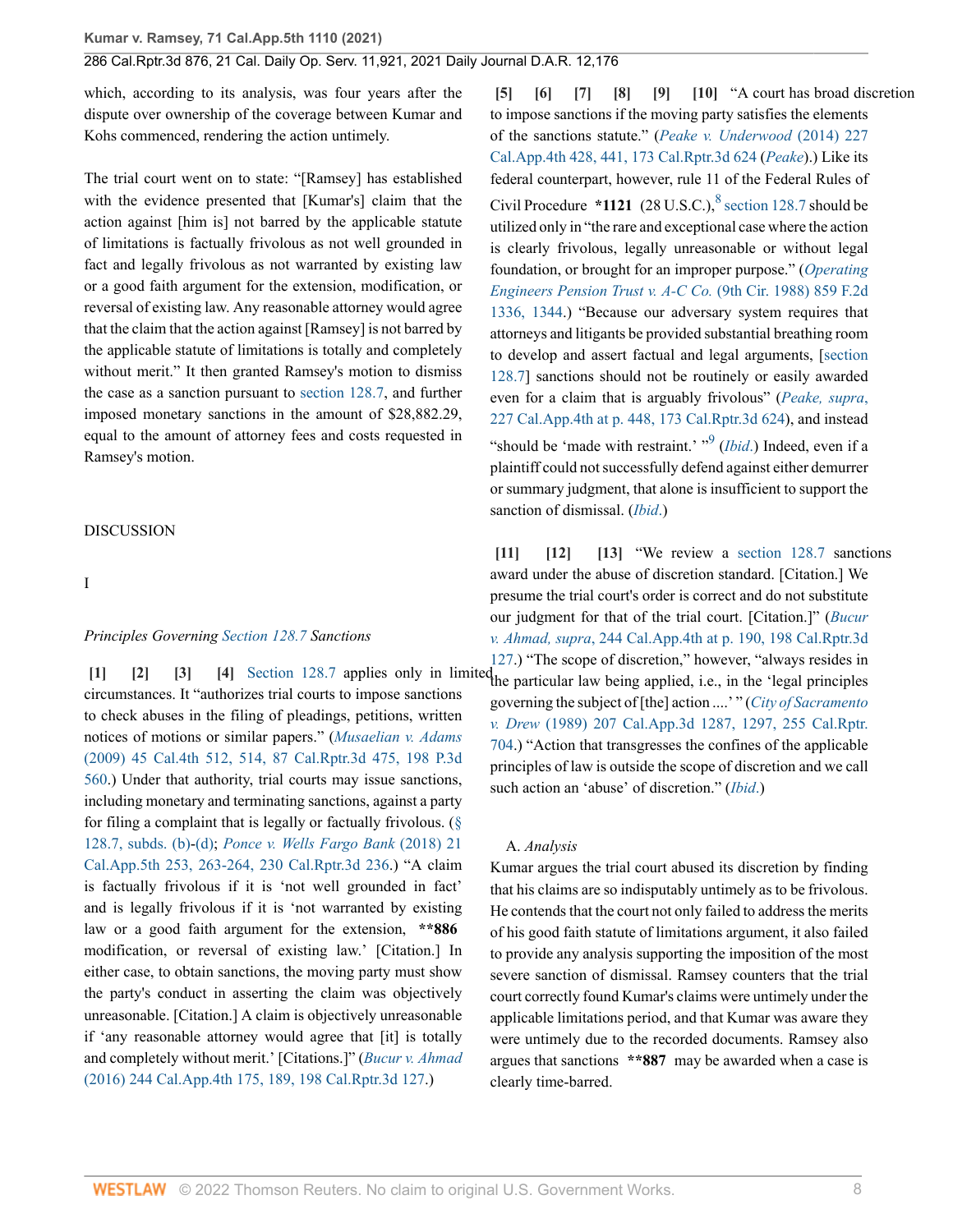**\*1122** Having reviewed the record and applicable case authority, and without expressing any opinion as to the merits of Ramsey's other arguments, we find ample legal and factual support to conclude that Kumar made a plausible, nonfrivolous argument that the relevant statute of limitations does not bar his quiet title claim.

#### 1. *Statute of limitations: legal background*

The applicable statute of limitations for purposes of our analysis, which also is the longest possible statute of limitations on the claims pleaded, is four years, based on Kumar's cause of action for quiet title. This is consistent with the trial court's finding and is not disputed by the parties.

<span id="page-8-1"></span><span id="page-8-0"></span>**[\[14\]](#page-1-0) [\[15\]](#page-2-2)** The limitations period for a quiet title cause of action depends on the underlying theory of relief. (*[Muktarian](http://www.westlaw.com/Link/Document/FullText?findType=Y&serNum=1965109530&pubNum=0000231&originatingDoc=I0bc138e0516211ec9a6bc126e12e934d&refType=RP&fi=co_pp_sp_231_560&originationContext=document&vr=3.0&rs=cblt1.0&transitionType=DocumentItem&contextData=(sc.History*oc.CustomDigest)#co_pp_sp_231_560) v. Barmby* [\(1965\) 63 Cal.2d 558, 560, 47 Cal.Rptr. 483,](http://www.westlaw.com/Link/Document/FullText?findType=Y&serNum=1965109530&pubNum=0000231&originatingDoc=I0bc138e0516211ec9a6bc126e12e934d&refType=RP&fi=co_pp_sp_231_560&originationContext=document&vr=3.0&rs=cblt1.0&transitionType=DocumentItem&contextData=(sc.History*oc.CustomDigest)#co_pp_sp_231_560) [407 P.2d 659.](http://www.westlaw.com/Link/Document/FullText?findType=Y&serNum=1965109530&pubNum=0000231&originatingDoc=I0bc138e0516211ec9a6bc126e12e934d&refType=RP&fi=co_pp_sp_231_560&originationContext=document&vr=3.0&rs=cblt1.0&transitionType=DocumentItem&contextData=(sc.History*oc.CustomDigest)#co_pp_sp_231_560)) Here, the four-year limitations period for cancellation of an instrument set forth in [section 343](http://www.westlaw.com/Link/Document/FullText?findType=L&pubNum=1000201&cite=CACPS343&originatingDoc=I0bc138e0516211ec9a6bc126e12e934d&refType=LQ&originationContext=document&vr=3.0&rs=cblt1.0&transitionType=DocumentItem&contextData=(sc.History*oc.CustomDigest)) governs, as the gravamen of Kumar's complaint seeks to set aside and cancel the 2007 agreement and Ramsey's 2016 purchase. (See *[Costa Serena Owners Coalition v. Costa Serena Architectural](http://www.westlaw.com/Link/Document/FullText?findType=Y&serNum=2019210173&pubNum=0004041&originatingDoc=I0bc138e0516211ec9a6bc126e12e934d&refType=RP&fi=co_pp_sp_4041_1195&originationContext=document&vr=3.0&rs=cblt1.0&transitionType=DocumentItem&contextData=(sc.History*oc.CustomDigest)#co_pp_sp_4041_1195) Com.* [\(2009\) 175 Cal.App.4th 1175, 1195, 97 Cal.Rptr.3d](http://www.westlaw.com/Link/Document/FullText?findType=Y&serNum=2019210173&pubNum=0004041&originatingDoc=I0bc138e0516211ec9a6bc126e12e934d&refType=RP&fi=co_pp_sp_4041_1195&originationContext=document&vr=3.0&rs=cblt1.0&transitionType=DocumentItem&contextData=(sc.History*oc.CustomDigest)#co_pp_sp_4041_1195) [170](http://www.westlaw.com/Link/Document/FullText?findType=Y&serNum=2019210173&pubNum=0004041&originatingDoc=I0bc138e0516211ec9a6bc126e12e934d&refType=RP&fi=co_pp_sp_4041_1195&originationContext=document&vr=3.0&rs=cblt1.0&transitionType=DocumentItem&contextData=(sc.History*oc.CustomDigest)#co_pp_sp_4041_1195).)

<span id="page-8-3"></span><span id="page-8-2"></span>**[\[16\]](#page-2-3) [\[17\]](#page-2-4)** However, "quiet title actions have special rules for when the limitations period begins to run." (*[Salazar v.](http://www.westlaw.com/Link/Document/FullText?findType=Y&serNum=2036188995&pubNum=0004041&originatingDoc=I0bc138e0516211ec9a6bc126e12e934d&refType=RP&fi=co_pp_sp_4041_477&originationContext=document&vr=3.0&rs=cblt1.0&transitionType=DocumentItem&contextData=(sc.History*oc.CustomDigest)#co_pp_sp_4041_477) Thomas* [\(2015\) 236 Cal.App.4th 467, 477, 186 Cal.Rptr.3d](http://www.westlaw.com/Link/Document/FullText?findType=Y&serNum=2036188995&pubNum=0004041&originatingDoc=I0bc138e0516211ec9a6bc126e12e934d&refType=RP&fi=co_pp_sp_4041_477&originationContext=document&vr=3.0&rs=cblt1.0&transitionType=DocumentItem&contextData=(sc.History*oc.CustomDigest)#co_pp_sp_4041_477) [689](http://www.westlaw.com/Link/Document/FullText?findType=Y&serNum=2036188995&pubNum=0004041&originatingDoc=I0bc138e0516211ec9a6bc126e12e934d&refType=RP&fi=co_pp_sp_4041_477&originationContext=document&vr=3.0&rs=cblt1.0&transitionType=DocumentItem&contextData=(sc.History*oc.CustomDigest)#co_pp_sp_4041_477) (*[Salazar](http://www.westlaw.com/Link/Document/FullText?findType=Y&serNum=2036188995&pubNum=0004041&originatingDoc=I0bc138e0516211ec9a6bc126e12e934d&refType=RP&originationContext=document&vr=3.0&rs=cblt1.0&transitionType=DocumentItem&contextData=(sc.History*oc.CustomDigest))*).) Specifically, "no statute of limitations runs against a plaintiff seeking to quiet title while he is in possession of the property. [Citations.] In many instances one in possession would not know of dormant adverse claims of persons not in possession. [Citation.] Moreover, even if ... the party in possession knows of such a potential claimant, there is no reason to put him to the expense and inconvenience of litigation until such a claim is pressed against him." (*[Muktarian v. Barmby, supra](http://www.westlaw.com/Link/Document/FullText?findType=Y&serNum=1965109530&pubNum=0000231&originatingDoc=I0bc138e0516211ec9a6bc126e12e934d&refType=RP&fi=co_pp_sp_231_560&originationContext=document&vr=3.0&rs=cblt1.0&transitionType=DocumentItem&contextData=(sc.History*oc.CustomDigest)#co_pp_sp_231_560)*, 63 Cal.2d at [pp. 560-561, 47 Cal.Rptr. 483, 407 P.2d 659,](http://www.westlaw.com/Link/Document/FullText?findType=Y&serNum=1965109530&pubNum=0000231&originatingDoc=I0bc138e0516211ec9a6bc126e12e934d&refType=RP&fi=co_pp_sp_231_560&originationContext=document&vr=3.0&rs=cblt1.0&transitionType=DocumentItem&contextData=(sc.History*oc.CustomDigest)#co_pp_sp_231_560) fn. omitted.) Thus, "[a]n outstanding adverse claim, which amounts only to a cloud upon the title, is a continuing cause of action, and is not barred by lapse of time, until the hostile claim is asserted in some manner to jeopardize the superior title. So long as the adverse claim lies dormant and inactive the owner of the superior title may not be incommoded by it and has the privilege of allowing it to stand indefinitely. Each day's assertion of such adverse claim gives a renewed cause of

action to quiet title until such action is brought." (*[Secret Valley](http://www.westlaw.com/Link/Document/FullText?findType=Y&serNum=1922116103&pubNum=0000220&originatingDoc=I0bc138e0516211ec9a6bc126e12e934d&refType=RP&fi=co_pp_sp_220_426&originationContext=document&vr=3.0&rs=cblt1.0&transitionType=DocumentItem&contextData=(sc.History*oc.CustomDigest)#co_pp_sp_220_426) Land Co. v. Perry* [\(1921\) 187 Cal. 420, 426-427, 202 P. 449](http://www.westlaw.com/Link/Document/FullText?findType=Y&serNum=1922116103&pubNum=0000220&originatingDoc=I0bc138e0516211ec9a6bc126e12e934d&refType=RP&fi=co_pp_sp_220_426&originationContext=document&vr=3.0&rs=cblt1.0&transitionType=DocumentItem&contextData=(sc.History*oc.CustomDigest)#co_pp_sp_220_426).)

<span id="page-8-5"></span><span id="page-8-4"></span>**[\[18\]](#page-2-5) [\[19\]](#page-2-6)** Still, possession does not provide a plaintiff with an unlimited tolling period without qualification. Rather, the statute of limitations commences on a quiet title claim when the plaintiff is no longer in "undisturbed possession" **\*1123** of the land. (*[Mayer v. L&B Real Estate](http://www.westlaw.com/Link/Document/FullText?findType=Y&serNum=2016314529&pubNum=0004040&originatingDoc=I0bc138e0516211ec9a6bc126e12e934d&refType=RP&fi=co_pp_sp_4040_1238&originationContext=document&vr=3.0&rs=cblt1.0&transitionType=DocumentItem&contextData=(sc.History*oc.CustomDigest)#co_pp_sp_4040_1238)* (2008) 43 [Cal.4th 1231, 1238, 78 Cal.Rptr.3d 62, 185 P.3d 43](http://www.westlaw.com/Link/Document/FullText?findType=Y&serNum=2016314529&pubNum=0004040&originatingDoc=I0bc138e0516211ec9a6bc126e12e934d&refType=RP&fi=co_pp_sp_4040_1238&originationContext=document&vr=3.0&rs=cblt1.0&transitionType=DocumentItem&contextData=(sc.History*oc.CustomDigest)#co_pp_sp_4040_1238).) To determine whether a disturbance has arisen, courts consider the following questions: "(1) when were plaintiffs no longer owners 'in exclusive and undisputed possession' of the land [citation]; (2) when was defendants' adverse 'claim ... pressed against' plaintiffs [citation]; or (3) when was defendants' hostile claim 'asserted in some manner to jeopardize the superior title' held by plaintiffs [citation]." (*[Salazar, supra](http://www.westlaw.com/Link/Document/FullText?findType=Y&serNum=2036188995&pubNum=0004041&originatingDoc=I0bc138e0516211ec9a6bc126e12e934d&refType=RP&fi=co_pp_sp_4041_478&originationContext=document&vr=3.0&rs=cblt1.0&transitionType=DocumentItem&contextData=(sc.History*oc.CustomDigest)#co_pp_sp_4041_478)*, [236 Cal.App.4th at p. 478, 186 Cal.Rptr.3d 689.](http://www.westlaw.com/Link/Document/FullText?findType=Y&serNum=2036188995&pubNum=0004041&originatingDoc=I0bc138e0516211ec9a6bc126e12e934d&refType=RP&fi=co_pp_sp_4041_478&originationContext=document&vr=3.0&rs=cblt1.0&transitionType=DocumentItem&contextData=(sc.History*oc.CustomDigest)#co_pp_sp_4041_478))

#### **\*\*888** 2. *Kumar's statute of limitations argument*

i. *Kumar's knowledge of the recorded documents prior to purchase*

<span id="page-8-6"></span>**[\[20\]](#page-2-0)** When the grant deed conveying the property to Kumar was recorded on February 2, 2009, Kumar was admittedly aware of the 2004 and 2007 agreements, as well as certain TRPA-approved transfers of portions of the reserved coverage to third parties. The trial court found that Kumar's knowledge of these documents alone rendered him in disputed possession of the land from the date of purchase, which triggered the statute of limitations. It concluded that any assertions to the contrary were totally and completely without merit. Neither substantial evidence in the record nor governing legal authority support the trial court's finding of frivolity.

Relying on his unconditional grant deed obtained after foreclosure, Kumar asserts that he purchased the property "with no exceptions, reservations, or limitations to the fee." Kumar attests that prior to purchasing the property, his real estate agent sent him the TRPA tracking sheet, which Kumar understood to "show[ ] the amount of coverage belonging to the Property as of December 17, 2007." As a result, Kumar believed he purchased the property free from restrictions and "owned all remaining coverage on the property." Through his purchase, Kumar obtained physical possession of the land. There is no evidence that Kohs, Walker, or any other individual communicated with Kumar to claim the reserved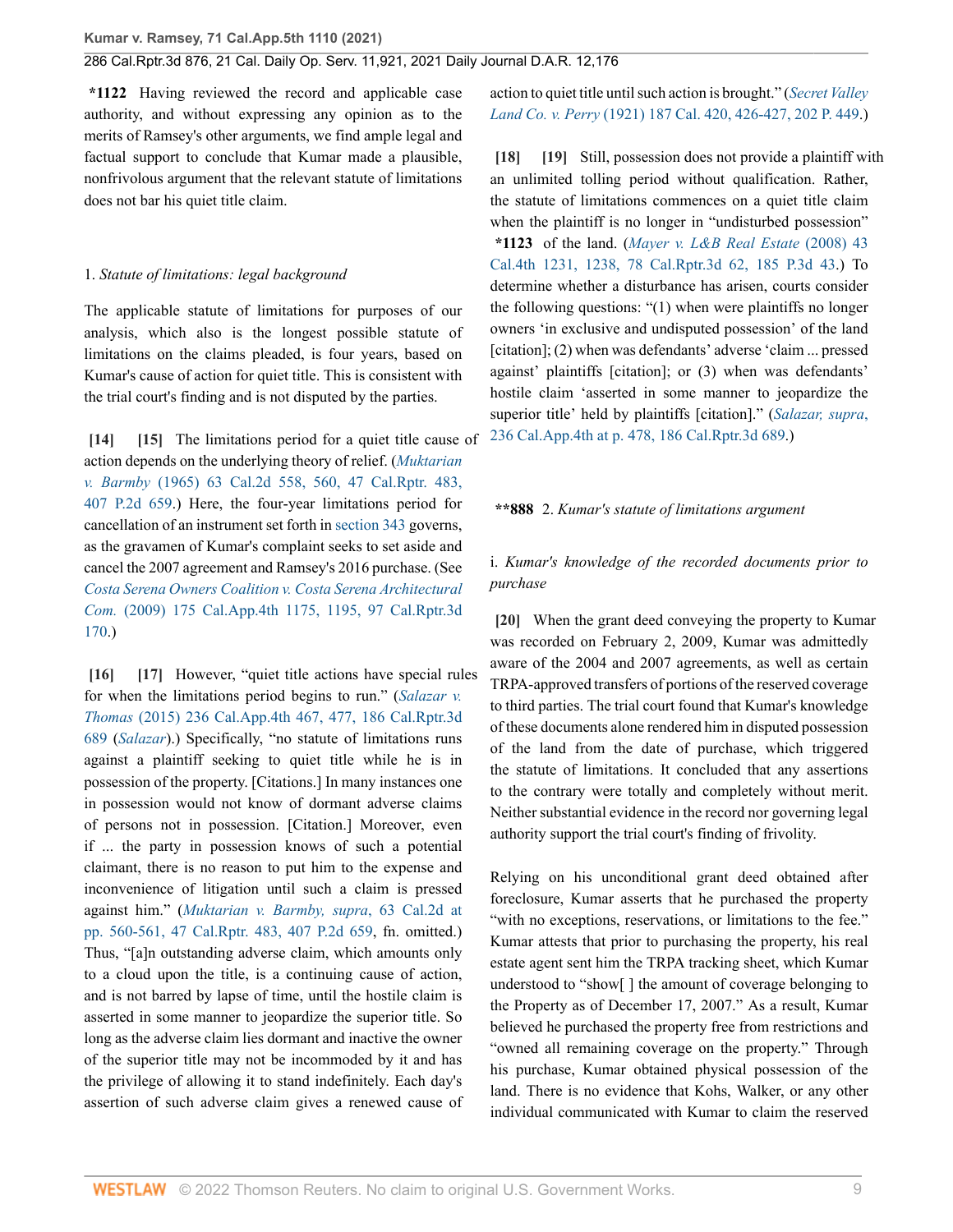coverage rights at the time of his purchase or otherwise actively threatened his title to the property.

Accordingly, Kumar supported his claim that (1) he purchased the property via grant deed without restriction; (2) he obtained possession of the property with notice of Kohs's latent claim to coverage rights through the recorded agreements; and (3) the recorded documents could constitute only an inchoate threat to his superior title that did not disturb his possession. Even if Kumar ultimately is proven wrong on the merits, a reasonable attorney advocating for him could fairly argue that his physical possession of the land and mere knowledge of the coverage rights potentially arising from the 2004 and 2007 **\*1124** agreements were insufficient to trigger the statute of limitations given arguable legal infirmities in the documents,  $^{10}$  $^{10}$  $^{10}$  and the timing and form of their recording.<sup>[11](#page-11-10)</sup> (*[Huang v. Wells Fargo Bank, N.A.](http://www.westlaw.com/Link/Document/FullText?findType=Y&serNum=2050861726&pubNum=0007053&originatingDoc=I0bc138e0516211ec9a6bc126e12e934d&refType=RP&fi=co_pp_sp_7053_438&originationContext=document&vr=3.0&rs=cblt1.0&transitionType=DocumentItem&contextData=(sc.History*oc.CustomDigest)#co_pp_sp_7053_438)* (2020) 48 Cal.App.5th 431, [438, 261 Cal.Rptr.3d 798](http://www.westlaw.com/Link/Document/FullText?findType=Y&serNum=2050861726&pubNum=0007053&originatingDoc=I0bc138e0516211ec9a6bc126e12e934d&refType=RP&fi=co_pp_sp_7053_438&originationContext=document&vr=3.0&rs=cblt1.0&transitionType=DocumentItem&contextData=(sc.History*oc.CustomDigest)#co_pp_sp_7053_438) ["The cases are uniform in holding that more than a threat to one's title is required to commence the running of the limitations period against an owner in possession"].) Kumar's position therefore cannot reasonably be construed as frivolous.

#### <span id="page-9-1"></span>ii. *The parties' disputes beginning in 2009*

<span id="page-9-0"></span>**[\[21\]](#page-2-1)** The trial court alternatively found that the limitations period was triggered in **\*\*889** 2009, when Kumar began corresponding about ownership of the reserved coverage. The trial court did not explain why the arguments that Kumar advanced were objectively unreasonable. In fact, the evidence from Kumar's 2008 purchase until the 2016 coverage transfer, as well as the applicable law, plausibly support Kumar's position that during this time period, he remained in undisturbed possession of the land.

In 2009 and 2010, Kumar retained counsel and informed the TRPA that he believed the 2007 agreement was invalid as to him and would challenge any *future* attempts to transfer coverage rights from the property. In 2010, Kumar recorded a revocation of the 2007 power of attorney. And in January 2011, the TRPA confirmed that Kumar had 2,609 square feet of coverage rights that it would not transfer without his consent, and that powers of attorney executed by previous owners of the property were insufficient to establish consent. Kumar reasonably asserts that he did not perceive any threat to his coverage rights during that time, and absent Kohs trying to sell coverage rights, he believed his title was not in legal jeopardy.

<span id="page-9-3"></span>Moreover, from 2009 to 2013, Kumar's communications regarding the coverage rights occurred solely between Kumar's counsel and the TRPA.<sup>[12](#page-11-11)</sup> Contrary to the trial court's finding, Kohs was *not* "pressing a claim to coverage of the land" in 2009. In fact, the first documented communication **\*1125** from Kohs's attorney to the TRPA advising the TRPA that Kohs disputed Kumar's (and the TRPA's) position regarding coverage rights came in November 2013. This prompted an exchange of letters among the parties' attorneys and the TRPA, in which they stated their various positions. However, during these exchanges, Kohs made no attempt to sell coverage rights. And in April 2014, when the TRPA backtracked from its January 2011 position regarding Kumar's rights to the coverage, it explained it had no ability to resolve any coverage dispute because there was no pending application for transfer of coverage rights. This correspondence could reasonably support Kumar's position that while the parties were at this time aware of their competing claims to coverage rights, Kumar remained in undisturbed possession of the property. Thus, from Kumar's standpoint, the expense of litigation was unnecessary, as Kohs arguably had not pressed a hostile claim against the property in a way that jeopardized Kumar's superior title or his exclusive and undisturbed possession of the property.

<span id="page-9-2"></span>Kumar's position that the statute of limitations did not run during this time is supported by case authority addressing specific scenarios in which a plaintiff may no longer be in "undisturbed possession" of the property. Appellate courts have held that a notice of default (*[Salazar, supra](http://www.westlaw.com/Link/Document/FullText?findType=Y&serNum=2036188995&pubNum=0004041&originatingDoc=I0bc138e0516211ec9a6bc126e12e934d&refType=RP&fi=co_pp_sp_4041_481&originationContext=document&vr=3.0&rs=cblt1.0&transitionType=DocumentItem&contextData=(sc.History*oc.CustomDigest)#co_pp_sp_4041_481)*, 236 [Cal.App.4th at p. 481, 186 Cal.Rptr.3d 689\)](http://www.westlaw.com/Link/Document/FullText?findType=Y&serNum=2036188995&pubNum=0004041&originatingDoc=I0bc138e0516211ec9a6bc126e12e934d&refType=RP&fi=co_pp_sp_4041_481&originationContext=document&vr=3.0&rs=cblt1.0&transitionType=DocumentItem&contextData=(sc.History*oc.CustomDigest)#co_pp_sp_4041_481), and a notice of trustee's sale followed by a postponed sale (*[Huang v.](http://www.westlaw.com/Link/Document/FullText?findType=Y&serNum=2050861726&pubNum=0007047&originatingDoc=I0bc138e0516211ec9a6bc126e12e934d&refType=RP&originationContext=document&vr=3.0&rs=cblt1.0&transitionType=DocumentItem&contextData=(sc.History*oc.CustomDigest)) [Wells Fargo Bank, N.A., supra](http://www.westlaw.com/Link/Document/FullText?findType=Y&serNum=2050861726&pubNum=0007047&originatingDoc=I0bc138e0516211ec9a6bc126e12e934d&refType=RP&originationContext=document&vr=3.0&rs=cblt1.0&transitionType=DocumentItem&contextData=(sc.History*oc.CustomDigest))*, 48 Cal.App.5th 431, 261 [Cal.Rptr.3d 798\)](http://www.westlaw.com/Link/Document/FullText?findType=Y&serNum=2050861726&pubNum=0007047&originatingDoc=I0bc138e0516211ec9a6bc126e12e934d&refType=RP&originationContext=document&vr=3.0&rs=cblt1.0&transitionType=DocumentItem&contextData=(sc.History*oc.CustomDigest)), were insufficient to dispute or disturb the property owners' possession and trigger the statute of limitations. Further, in *[Mayer v. L&B Real Estate, supra](http://www.westlaw.com/Link/Document/FullText?findType=Y&serNum=2016314529&pubNum=0004645&originatingDoc=I0bc138e0516211ec9a6bc126e12e934d&refType=RP&originationContext=document&vr=3.0&rs=cblt1.0&transitionType=DocumentItem&contextData=(sc.History*oc.CustomDigest))*, 43 [Cal.4th 1231, 78 Cal.Rptr.3d 62, 185 P.3d 43](http://www.westlaw.com/Link/Document/FullText?findType=Y&serNum=2016314529&pubNum=0004645&originatingDoc=I0bc138e0516211ec9a6bc126e12e934d&refType=RP&originationContext=document&vr=3.0&rs=cblt1.0&transitionType=DocumentItem&contextData=(sc.History*oc.CustomDigest)), our Supreme Court held that although a defective notice **\*\*890** of tax sale did not disturb possession, a subsequent letter from the tax collector notifying the owners that the property had been sold at public auction was sufficient. (*Id.* [at p. 1240, 78](http://www.westlaw.com/Link/Document/FullText?findType=Y&serNum=2016314529&pubNum=0004645&originatingDoc=I0bc138e0516211ec9a6bc126e12e934d&refType=RP&originationContext=document&vr=3.0&rs=cblt1.0&transitionType=DocumentItem&contextData=(sc.History*oc.CustomDigest)) [Cal.Rptr.3d 62, 185 P.3d 43.](http://www.westlaw.com/Link/Document/FullText?findType=Y&serNum=2016314529&pubNum=0004645&originatingDoc=I0bc138e0516211ec9a6bc126e12e934d&refType=RP&originationContext=document&vr=3.0&rs=cblt1.0&transitionType=DocumentItem&contextData=(sc.History*oc.CustomDigest))) While these cases are not wholly analogous to the case at hand, they provide support to Kumar's argument that the recorded documents, which his counsel found were legally invalid, posed only a dormant threat to his title, tolling the statute of limitations until Kohs's attempted sale of coverage rights to Ramsey.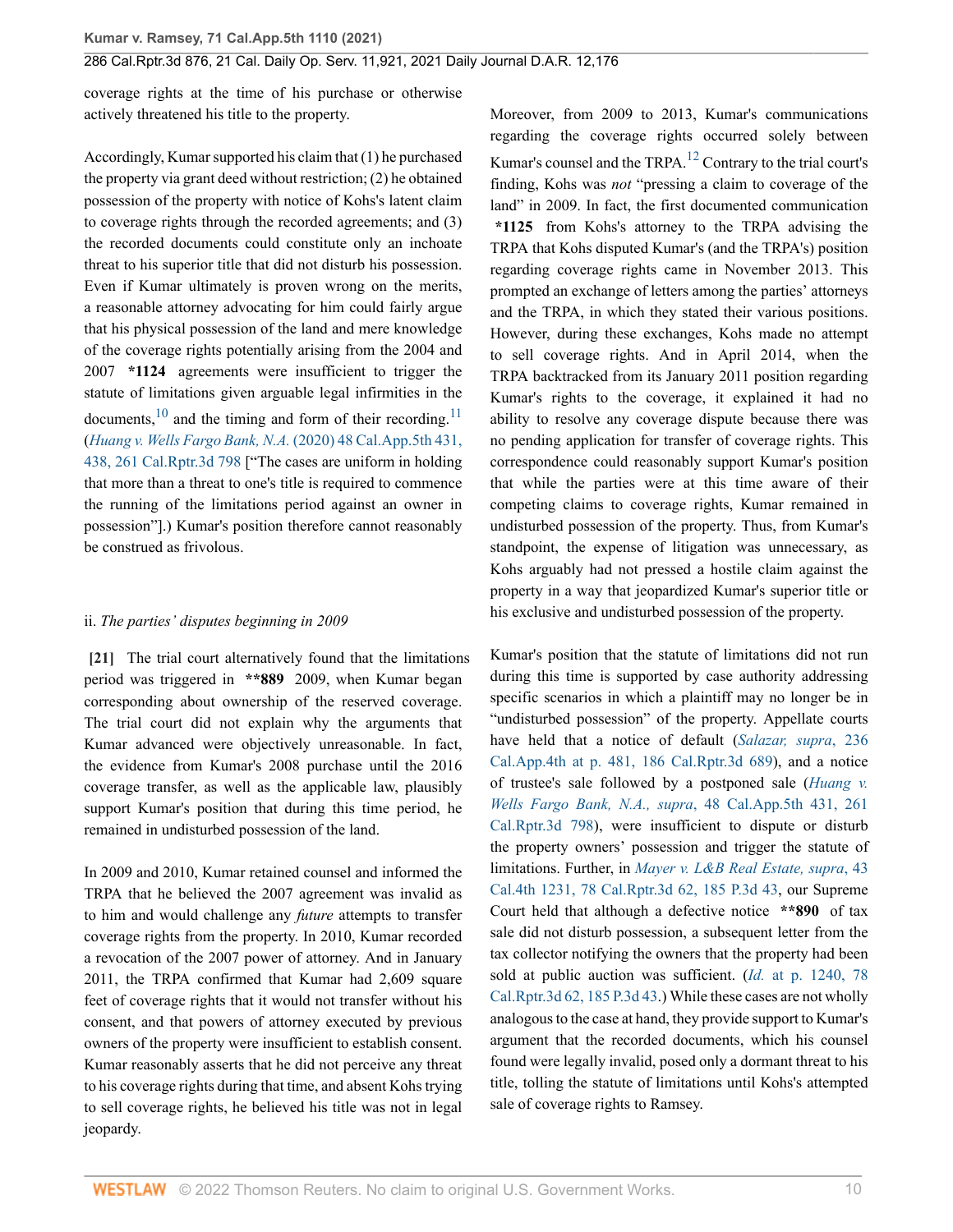#### iii. *Abuse of discretion*

<span id="page-10-2"></span><span id="page-10-1"></span><span id="page-10-0"></span>**[\[22\]](#page-3-1) [\[23\]](#page-3-2) [\[24\]](#page-3-3)** As noted above, " '[a]n abuse of discretion occurs if, in light of the applicable law and considering all of the relevant circumstances, the court's decision exceeds the bounds of reason and results in a miscarriage of justice. [Citations.] This standard of review affords considerable deference to the trial court provided that the court acted in accordance with the governing rules of law....' [¶] An abuse of discretion also occurs if the court applies an erroneous legal standard or its factual findings are not supported by substantial evidence." (*[Kerner v. Superior Court](http://www.westlaw.com/Link/Document/FullText?findType=Y&serNum=2027730366&pubNum=0004041&originatingDoc=I0bc138e0516211ec9a6bc126e12e934d&refType=RP&fi=co_pp_sp_4041_110&originationContext=document&vr=3.0&rs=cblt1.0&transitionType=DocumentItem&contextData=(sc.History*oc.CustomDigest)#co_pp_sp_4041_110)* (2012) 206 [Cal.App.4th 84, 110, 141 Cal.Rptr.3d 504](http://www.westlaw.com/Link/Document/FullText?findType=Y&serNum=2027730366&pubNum=0004041&originatingDoc=I0bc138e0516211ec9a6bc126e12e934d&refType=RP&fi=co_pp_sp_4041_110&originationContext=document&vr=3.0&rs=cblt1.0&transitionType=DocumentItem&contextData=(sc.History*oc.CustomDigest)#co_pp_sp_4041_110).)

<span id="page-10-3"></span>**\*1126 [\[25\]](#page-3-4)** To avoid sanctions under [section 128.7,](http://www.westlaw.com/Link/Document/FullText?findType=L&pubNum=1000201&cite=CACPS128.7&originatingDoc=I0bc138e0516211ec9a6bc126e12e934d&refType=LQ&originationContext=document&vr=3.0&rs=cblt1.0&transitionType=DocumentItem&contextData=(sc.History*oc.CustomDigest)) "the issue is not merely whether the party would prevail on the underlying factual or legal argument," but rather whether any reasonable attorney would agree that the claim is totally and completely without merit. (*Peake, supra*[, 227 Cal.App.4th at](http://www.westlaw.com/Link/Document/FullText?findType=Y&serNum=2033673774&pubNum=0004041&originatingDoc=I0bc138e0516211ec9a6bc126e12e934d&refType=RP&fi=co_pp_sp_4041_448&originationContext=document&vr=3.0&rs=cblt1.0&transitionType=DocumentItem&contextData=(sc.History*oc.CustomDigest)#co_pp_sp_4041_448) [p. 448, 173 Cal.Rptr.3d 624.](http://www.westlaw.com/Link/Document/FullText?findType=Y&serNum=2033673774&pubNum=0004041&originatingDoc=I0bc138e0516211ec9a6bc126e12e934d&refType=RP&fi=co_pp_sp_4041_448&originationContext=document&vr=3.0&rs=cblt1.0&transitionType=DocumentItem&contextData=(sc.History*oc.CustomDigest)#co_pp_sp_4041_448)) Hence, the evidentiary burden to escape sanctions under [section 128.7](http://www.westlaw.com/Link/Document/FullText?findType=L&pubNum=1000201&cite=CACPS128.7&originatingDoc=I0bc138e0516211ec9a6bc126e12e934d&refType=LQ&originationContext=document&vr=3.0&rs=cblt1.0&transitionType=DocumentItem&contextData=(sc.History*oc.CustomDigest)) is light. Kumar must make a sufficient evidentiary showing to demonstrate that he made a reasonable inquiry into the facts and entertained a good faith belief in the merits of the claim. Kumar need not amass even enough evidence to create a triable issue of fact as would be required if Ramsey had brought a motion for summary judgment, or allege a valid cause of action, as required to overcome a demurrer. (*Peake*[, at p. 448, 173](http://www.westlaw.com/Link/Document/FullText?findType=Y&serNum=2033673774&pubNum=0004041&originatingDoc=I0bc138e0516211ec9a6bc126e12e934d&refType=RP&fi=co_pp_sp_4041_448&originationContext=document&vr=3.0&rs=cblt1.0&transitionType=DocumentItem&contextData=(sc.History*oc.CustomDigest)#co_pp_sp_4041_448) [Cal.Rptr.3d 624.](http://www.westlaw.com/Link/Document/FullText?findType=Y&serNum=2033673774&pubNum=0004041&originatingDoc=I0bc138e0516211ec9a6bc126e12e934d&refType=RP&fi=co_pp_sp_4041_448&originationContext=document&vr=3.0&rs=cblt1.0&transitionType=DocumentItem&contextData=(sc.History*oc.CustomDigest)#co_pp_sp_4041_448)) Here, however, the trial court effectively required that Kumar make not only a *reasonable* argument to prevail, but a *successful* one. In doing so, the trial court elevated the burden of proof without addressing why the legal and evidentiary support for Kumar's claims and defenses outlined above was insufficient to surmount the relatively low bar of [section 128.7](http://www.westlaw.com/Link/Document/FullText?findType=L&pubNum=1000201&cite=CACPS128.7&originatingDoc=I0bc138e0516211ec9a6bc126e12e934d&refType=LQ&originationContext=document&vr=3.0&rs=cblt1.0&transitionType=DocumentItem&contextData=(sc.History*oc.CustomDigest)).

<span id="page-10-6"></span>Having reviewed the record and Kumar's statute of limitations argument, and as discussed at length *ante,* we find his position on this issue well-grounded in fact and warranted by existing law, such that it is not wholly without merit. For this reason, and because the trial court's order as it relates to when Kohs first "pressed her claim" against Kumar is unsupported by substantial evidence, we find that the court transgressed the confines of [section 128.7](http://www.westlaw.com/Link/Document/FullText?findType=L&pubNum=1000201&cite=CACPS128.7&originatingDoc=I0bc138e0516211ec9a6bc126e12e934d&refType=LQ&originationContext=document&vr=3.0&rs=cblt1.0&transitionType=DocumentItem&contextData=(sc.History*oc.CustomDigest)) and its order of dismissal and imposition of monetary sanctions were an abuse of discretion.<sup>[13](#page-11-12)</sup>

#### <span id="page-10-4"></span>**\*\*891** B. *Alternative grounds*

**[\[26\]](#page-3-0)** Ramsey argues that even if we do not affirm the trial court's ruling on statute of limitations grounds, we should affirm the ruling on the alternative grounds argued in the underlying sanctions motions, and specifically find that sanctions were warranted because (1) Kumar did not comply with the TRPA's 60-day deadline to challenge the denial of his appeal, and/or (2) Ramsey was a good faith purchaser and is immune from suit. We will decline this invitation.

**\*1127** Because the trial court rested its decision on only one ground, we cannot say how it might have exercised its discretion had it considered these alternate grounds. (See *People v. Best* [\(2020\) 49 Cal.App.5th 747, 762-763,](http://www.westlaw.com/Link/Document/FullText?findType=Y&serNum=2051153504&pubNum=0007053&originatingDoc=I0bc138e0516211ec9a6bc126e12e934d&refType=RP&fi=co_pp_sp_7053_762&originationContext=document&vr=3.0&rs=cblt1.0&transitionType=DocumentItem&contextData=(sc.History*oc.CustomDigest)#co_pp_sp_7053_762) [263 Cal.Rptr.3d 361](http://www.westlaw.com/Link/Document/FullText?findType=Y&serNum=2051153504&pubNum=0007053&originatingDoc=I0bc138e0516211ec9a6bc126e12e934d&refType=RP&fi=co_pp_sp_7053_762&originationContext=document&vr=3.0&rs=cblt1.0&transitionType=DocumentItem&contextData=(sc.History*oc.CustomDigest)#co_pp_sp_7053_762) [declining to uphold the trial court's discretionary ruling on an alternative ground not relied on by the trial court]; *Cramer v. Morrison* [\(1979\) 88 Cal.App.3d](http://www.westlaw.com/Link/Document/FullText?findType=Y&serNum=1979101209&pubNum=0000226&originatingDoc=I0bc138e0516211ec9a6bc126e12e934d&refType=RP&fi=co_pp_sp_226_887&originationContext=document&vr=3.0&rs=cblt1.0&transitionType=DocumentItem&contextData=(sc.History*oc.CustomDigest)#co_pp_sp_226_887) [873, 887, 153 Cal.Rptr. 865.](http://www.westlaw.com/Link/Document/FullText?findType=Y&serNum=1979101209&pubNum=0000226&originatingDoc=I0bc138e0516211ec9a6bc126e12e934d&refType=RP&fi=co_pp_sp_226_887&originationContext=document&vr=3.0&rs=cblt1.0&transitionType=DocumentItem&contextData=(sc.History*oc.CustomDigest)#co_pp_sp_226_887)) We therefore cannot say whether Kumar's arguments in response were frivolous, and if the sanctions motion could have been properly granted on those grounds.

II

#### *Ramsey's Motion for Sanctions*

<span id="page-10-5"></span>**[\[27\]](#page-3-5)** In connection with this appeal, Ramsey filed a motion for sanctions seeking \$40,000 in attorney fees from Kumar and his attorneys on the ground that Kumar's appeal, and the arguments contained therein, are frivolous. ([Cal. Rules of](http://www.westlaw.com/Link/Document/FullText?findType=L&pubNum=1085232&cite=CASTAPPLLR8.276&originatingDoc=I0bc138e0516211ec9a6bc126e12e934d&refType=LQ&originationContext=document&vr=3.0&rs=cblt1.0&transitionType=DocumentItem&contextData=(sc.History*oc.CustomDigest)) [Court, rule 8.276\(a\)\(1\).](http://www.westlaw.com/Link/Document/FullText?findType=L&pubNum=1085232&cite=CASTAPPLLR8.276&originatingDoc=I0bc138e0516211ec9a6bc126e12e934d&refType=LQ&originationContext=document&vr=3.0&rs=cblt1.0&transitionType=DocumentItem&contextData=(sc.History*oc.CustomDigest))) Kumar has prevailed on appeal. The motion is denied.

#### DISPOSITION

The trial court's sanctions order is reversed. Kumar is entitled to his costs on appeal. [\(Cal. Rules of Court, rule 8.278\(a\)\(1\)](http://www.westlaw.com/Link/Document/FullText?findType=L&pubNum=1085232&cite=CASTAPPLLR8.278&originatingDoc=I0bc138e0516211ec9a6bc126e12e934d&refType=LQ&originationContext=document&vr=3.0&rs=cblt1.0&transitionType=DocumentItem&contextData=(sc.History*oc.CustomDigest))  $& (2).$ 

We concur:

[HULL,](http://www.westlaw.com/Link/Document/FullText?findType=h&pubNum=176284&cite=0201358401&originatingDoc=I0bc138e0516211ec9a6bc126e12e934d&refType=RQ&originationContext=document&vr=3.0&rs=cblt1.0&transitionType=DocumentItem&contextData=(sc.History*oc.CustomDigest)) Acting P. J.

[ROBIE,](http://www.westlaw.com/Link/Document/FullText?findType=h&pubNum=176284&cite=0125550201&originatingDoc=I0bc138e0516211ec9a6bc126e12e934d&refType=RQ&originationContext=document&vr=3.0&rs=cblt1.0&transitionType=DocumentItem&contextData=(sc.History*oc.CustomDigest)) J.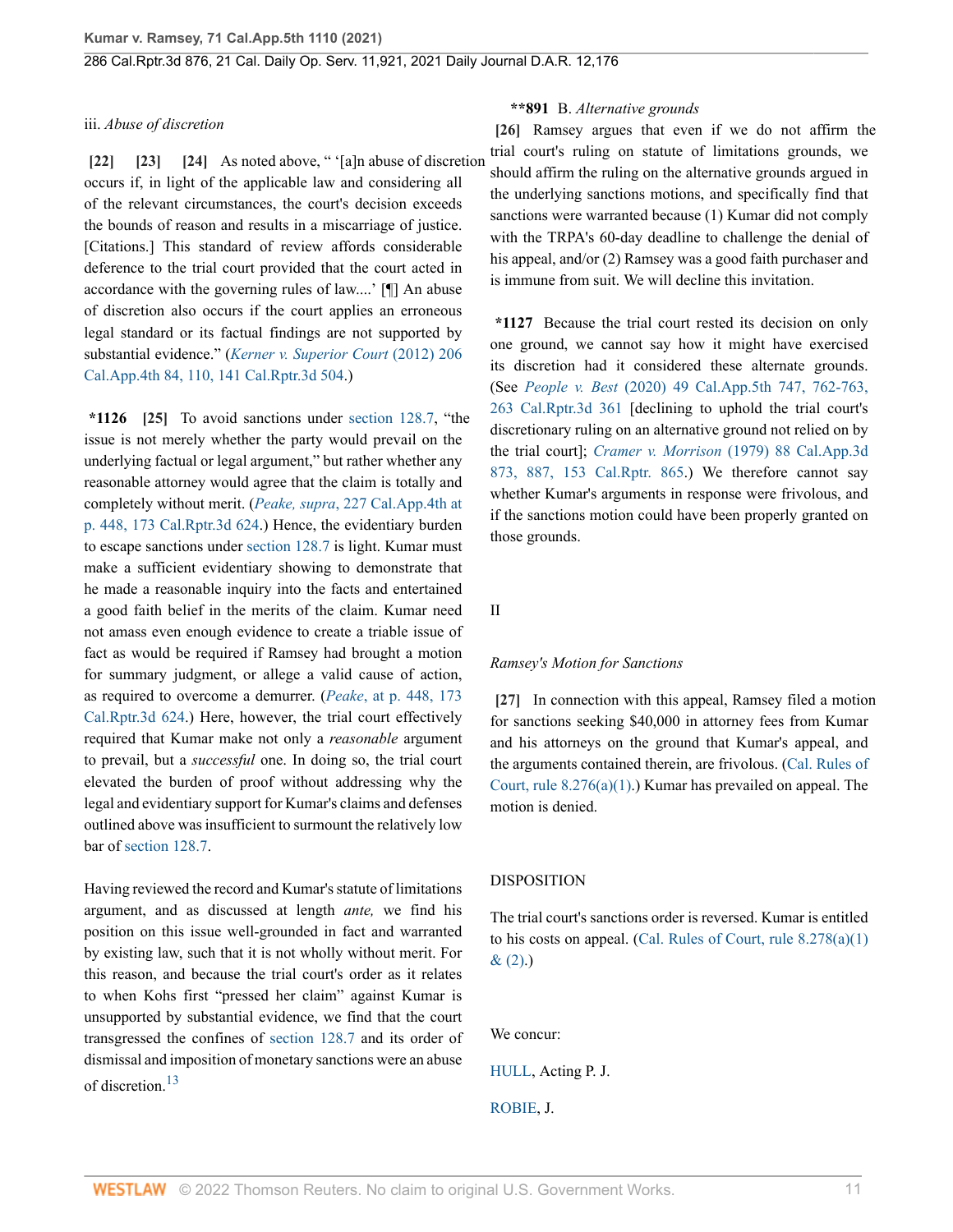**Kumar v. Ramsey, 71 Cal.App.5th 1110 (2021)**

### 286 Cal.Rptr.3d 876, 21 Cal. Daily Op. Serv. 11,921, 2021 Daily Journal D.A.R. 12,176

### **All Citations**

71 Cal.App.5th 1110, 286 Cal.Rptr.3d 876, 21 Cal. Daily Op. Serv. 11,921, 2021 Daily Journal D.A.R. 12,176

### Footnotes

- <span id="page-11-0"></span>[1](#page-3-6) Undesignated statutory references are to the Code of Civil Procedure.
- <span id="page-11-1"></span>[2](#page-4-0) Although Kohs was designated by the trial court as a respondent in this appeal, she was not a moving party on the underlying motion and is not a proper party on appeal.
- <span id="page-11-2"></span>[3](#page-4-1) This residential purchase agreement is not in the record before us.
- <span id="page-11-3"></span>[4](#page-4-2) Land coverage rights consist of the right to place manmade structures such as homes, driveways, or parking lots on a certain parcel of land. These rights may, under certain circumstances, be transferred in whole or in part to other parcels, granting purchasers the ability to build structures on their properties. Applications to transfer coverage rights are reviewed by the Tahoe Regional Planning Agency (TRPA).
- <span id="page-11-4"></span>[5](#page-4-3) The November 23, 2005 transaction was not contemporaneously recorded as a restriction on the deed.
- <span id="page-11-5"></span>[6](#page-5-0) The parties do not dispute this number, although it is not clear from the record what transactions took place to reach this amount of remaining coverage.
- <span id="page-11-6"></span>[7](#page-5-1) On October 21, 2015, the TRPA wrote a letter apparently intended for Ott but addressed to the wrong attorney at the wrong firm. The letter, which was not received by Ott, attempts to provide confirmation that the April 2014 letter superseded the January 27, 2011 letter, and that the TRPA could not make any determinations about the legal sufficiency of the powers of attorney or transfer documents related to the property until it received an application for coverage transfer.
- <span id="page-11-7"></span>[8](#page-7-13) [Section 128.7](http://www.westlaw.com/Link/Document/FullText?findType=L&pubNum=1000201&cite=CACPS128.7&originatingDoc=I0bc138e0516211ec9a6bc126e12e934d&refType=LQ&originationContext=document&vr=3.0&rs=cblt1.0&transitionType=DocumentItem&contextData=(sc.History*oc.CustomDigest)) is " 'modeled, almost word for word, on rule 11 of the Federal Rules of Civil Procedure (28 U.S.C.). In examining the provisions of [section 128.7,](http://www.westlaw.com/Link/Document/FullText?findType=L&pubNum=1000201&cite=CACPS128.7&originatingDoc=I0bc138e0516211ec9a6bc126e12e934d&refType=LQ&originationContext=document&vr=3.0&rs=cblt1.0&transitionType=DocumentItem&contextData=(sc.History*oc.CustomDigest)) California courts may look to federal decisions interpreting the federal rule.' [Citations.]" (Hart v. Avetoom [\(2002\) 95 Cal.App.4th 410, 413, 115 Cal.Rptr.2d 511](http://www.westlaw.com/Link/Document/FullText?findType=Y&serNum=2002075544&pubNum=0004041&originatingDoc=I0bc138e0516211ec9a6bc126e12e934d&refType=RP&fi=co_pp_sp_4041_413&originationContext=document&vr=3.0&rs=cblt1.0&transitionType=DocumentItem&contextData=(sc.History*oc.CustomDigest)#co_pp_sp_4041_413).)
- <span id="page-11-8"></span>[9](#page-7-14) [Section 128.7](http://www.westlaw.com/Link/Document/FullText?findType=L&pubNum=1000201&cite=CACPS128.7&originatingDoc=I0bc138e0516211ec9a6bc126e12e934d&refType=LQ&originationContext=document&vr=3.0&rs=cblt1.0&transitionType=DocumentItem&contextData=(sc.History*oc.CustomDigest)) " 'must not be construed so as to conflict with the primary duty of an attorney to represent his or her client zealously. Forceful representation often requires that an attorney attempt to read a case or an agreement in an innovative though sensible way.'" (Guillemin v. Stein [\(2002\) 104 Cal.App.4th 156, 167-168, 128 Cal.Rptr.2d 65,](http://www.westlaw.com/Link/Document/FullText?findType=Y&serNum=2002764508&pubNum=0004041&originatingDoc=I0bc138e0516211ec9a6bc126e12e934d&refType=RP&fi=co_pp_sp_4041_167&originationContext=document&vr=3.0&rs=cblt1.0&transitionType=DocumentItem&contextData=(sc.History*oc.CustomDigest)#co_pp_sp_4041_167) quoting [Operating](http://www.westlaw.com/Link/Document/FullText?findType=Y&serNum=1988096281&pubNum=0000350&originatingDoc=I0bc138e0516211ec9a6bc126e12e934d&refType=RP&fi=co_pp_sp_350_1344&originationContext=document&vr=3.0&rs=cblt1.0&transitionType=DocumentItem&contextData=(sc.History*oc.CustomDigest)#co_pp_sp_350_1344) [Engineers Pension Trust v. A-C Co., supra](http://www.westlaw.com/Link/Document/FullText?findType=Y&serNum=1988096281&pubNum=0000350&originatingDoc=I0bc138e0516211ec9a6bc126e12e934d&refType=RP&fi=co_pp_sp_350_1344&originationContext=document&vr=3.0&rs=cblt1.0&transitionType=DocumentItem&contextData=(sc.History*oc.CustomDigest)#co_pp_sp_350_1344), 859 F.2d at p. 1344.)
- <span id="page-11-9"></span>[10](#page-9-1) Although Ramsey asserts (and the trial court seemed to accept) that coverage may be "severed" from the land and administered independently of the sending parcel after an ownership change, no authority is cited for this proposition and the TRPA expressly declined to weigh in on the question.
- <span id="page-11-10"></span>[11](#page-9-2) As Kumar notes, the 2007 agreement was recorded after Kohs sold the property to Lewis. And while the contract recites that Kohs exercised her option in 2005 during her option period, the only evidence of that transaction in the record is an undated "Land Coverage Purchase Receipt" that Ramsey's attorney "is informed and believe[s]" "was filed together with the [2007 agreement]."
- <span id="page-11-11"></span>[12](#page-9-3) The only exception was a May 24, 2010 letter that Kumar's attorney sent to Walker informing her of Kumar's legal position and advising of the revocation of power of attorney he had recorded. No response to this letter appears in the record.
- <span id="page-11-12"></span>[13](#page-10-6) We note that to determine whether the trial court abused its discretion, we need not resolve the merits of Kumar's underlying claim to land coverage rights. This is because the trial court dismissed the action solely because Kumar's statute of limitations argument was factually and legally frivolous, not because Kumar's claim to the coverage rights was frivolous. ([§ 128.7, subd. \(e\)](http://www.westlaw.com/Link/Document/FullText?findType=L&pubNum=1000201&cite=CACPS128.7&originatingDoc=I0bc138e0516211ec9a6bc126e12e934d&refType=SP&originationContext=document&vr=3.0&rs=cblt1.0&transitionType=DocumentItem&contextData=(sc.History*oc.CustomDigest)#co_pp_7fdd00001ca15) ["When imposing sanctions, the court shall describe the conduct determined to constitute a violation of this section and explain the basis for the sanction imposed"].) Thus, even if it is ultimately found that Kohs